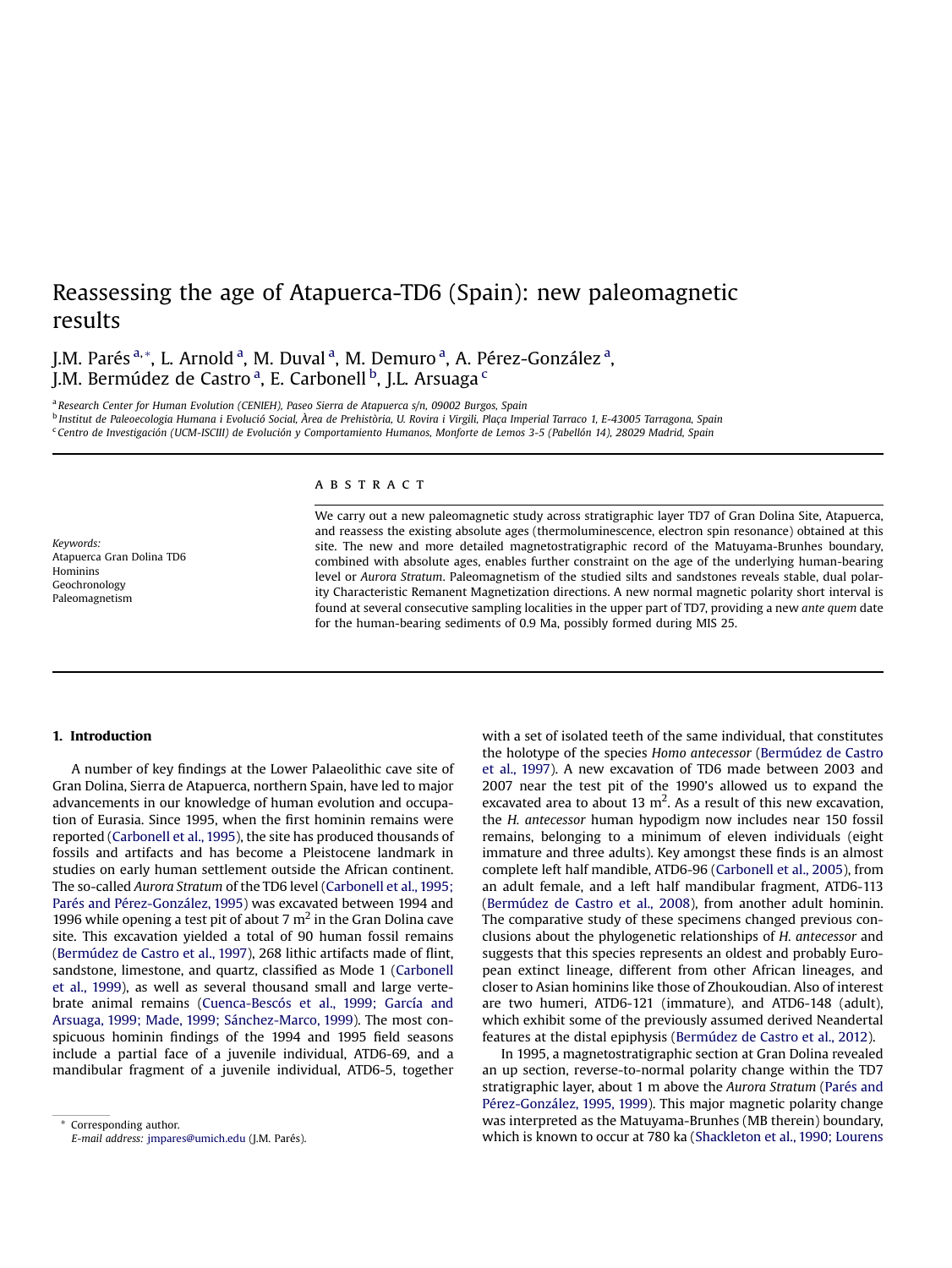[et al., 2004\)](#page-9-0), although recent isotope age models ([Channell et al.,](#page-8-0) [2010\)](#page-8-0) indicate a slightly younger age of 773.1 ka. The biostratigraphic record for these deposits also supports the paleomagnetic interpretation (e.g., [Cuenca-Bescós et al., 1999; García and Arsuaga,](#page-8-0) [1999\)](#page-8-0), as well as absolute dating including combined Uraniumseries/Electron Spin Resonance (ESR) on fossil teeth [\(Falguères](#page-8-0) [et al., 1999\)](#page-8-0) and thermoluminescence (TL) ([Berger et al., 2008\)](#page-8-0), although details will be discussed later.

Following our initial magnetostratigraphic study ([Parés and](#page-9-0) [Pérez-González, 1995, 1999](#page-9-0)), the aspect of the excavation front at TD6 has changed considerably due to ongoing field work. Specifically, successive field seasons have extended the outcrop towards the north and south, exposing an area of about 13  $m<sup>2</sup>$  and providing new outcrops of both stratigraphic levels TD6 and TD7, which did not exist in 1994. These developments have provided an ideal opportunity to revisit stratigraphic unit TD7 immediately adjacent to the human-bearing silts and clays of the Aurora Stratum. In this paper we report new paleomagnetic data with the aims of complementing the initial chronological data and further refining the chronology of stratigraphic layer TD6.

## 2. Geological setting

The Sierra de Atapuerca mountain range, in the northern Iberian Plateau, is a gentle sloping highland, about 10 km long and less than 2 km wide, which trends NNW-SSE for the most part and veers towards an E-W trend in its northern section. The relief of the range is mostly dictated by upper Cretaceous limestones and dolomites, though there are also outcrops of Albian sands (Utrillas Fm.), Triassic evaporites and Triassic-Jurassic carbonates in the northern segment ([Pineda, 1997](#page-9-0)). The Atapuerca mountain range contains a rich variety of karstic cavities and fissures of a phreaticvadose origin within Cretaceous limestones and dolomites.

Several caves of the Atapuerca karst system contain archaeological and paleontological remains that have been the focus of numerous studies since the 1980's (see [Aguirre et al., 1990; Arsuaga](#page-8-0) [et al., 1997; Carbonell et al., 2008](#page-8-0) and references therein). Detailed descriptions of the geology and karst development of the archaeological site can be found in [Martín et al. \(1981\), Zazo et al. \(1983\),](#page-9-0) [Pérez-González et al. \(1995\)](#page-9-0) and [Ortega et al. \(2010\)](#page-9-0) amongst others. An early 1900s railway cutting revealed numerous fissures and caves on the slopes of the Sierra de Atapuerca. Many of the cave infilling sediments were found to be very rich in paleontological remains ([Torres, 1976; Aguirre et al., 1990](#page-9-0) and references therein). The railway sites include Gran Dolina, where the new species H. antecessor, of Early Pleistocene age, was discovered [\(Carbonell et al.,](#page-8-0) [1995; Parés and Pérez-González, 1995; Bermúdez de Castro et al.,](#page-8-0) [1997; Cuenca-Bescós et al., 1999; Parés and Pérez-González, 1999;](#page-8-0) [Falguères et al., 1999](#page-8-0)), Galería ([Pérez-González et al., 2001;](#page-9-0) [Carbonell et al., 1999](#page-9-0)), and Sima del Elefante [\(Carbonell et al.,](#page-8-0) [1999;](#page-8-0) [Cuenca-Bescos et al., 2004;](#page-8-0) [Parés et al., 2006](#page-9-0)). In addition, The Cueva Mayor system contains a number of archaeological sites, including Sima de los Huesos, Portalón, and Galería del Sílex (Fig. 1). Together, the railway sites and the Cueva Mayor constitute what is known as the Sierra de Atapuerca archaeological complex. This archaeological site was added to UNESCO's World Heritage List in 2000 and has become a key Eurasian paleoanthropologic and paleontologic locality.

Atapuerca Gran Dolina shows an 18 m-thick sedimentary sequence divided in 11 stratigraphic units named TD1 to TD11 from bottom to top, and where several hominin occupations have been identified (see review in [Rodríguez et al., 2011](#page-9-0)). Further details of the stratigraphy at Gran Dolina can be found in [Parés and Pérez-](#page-9-0)[González \(1999\), Canals et al. \(2003\)](#page-9-0) and [Bermúdez de Castro](#page-8-0) [et al. \(2008\)](#page-8-0). Stratigraphic layer TD6 is characterized by several decimetric layers of gravels, silt and clays, with a total thickness of about 200 cm; although there is some lateral variability in sediment thickness. [Canals et al. \(2003\)](#page-8-0) defined a number of archaeostratigraphic levels within TD6. The Aurora Stratum itself (the lower part of TD6) comprises up to six well differentiated levels, now grouped under 'Aurora Archaeostratigraphic Set' [\(Bermúdez](#page-8-0) [de Castro et al., 2008\)](#page-8-0). All six layers contain either artifacts or hominin remains. Level TD7  $-$  the main target of our study  $-$  is a  $\sim$  100 cm-thick layer of laminated reddish yellow calcareous sands and cemented gravels. TD7 is capped by a flowstone up to 15 cm thick, and several meters long.

## 3. Existing chronology for TD6-TD8 layers

Stratigraphic layers TD6 to TD8 have been chronologically constrained by a combination of relative and absolute dating methods, namely paleomagnetism, biostratigraphy, thermoluminescence (TL) and Electron Spin Resonance (ESR).

Recently, [Cuenca-Bescós and García \(2007\)](#page-8-0) divided the paleontological record of Atapuerca into 7 local faunal zones (Atapuerca Faunal Units, or ATA FUs) based on the distribution of both largeand small-mammal fauna. Three of these ATA FUs were identified within the TD6-TD7 layers. The lower part of TD6 belongs to the ATA FU3, which is characterized by the co-occurrence of the rodents Allophaiomys chalinei and Micromys minutus and the large mammals Homotherium cf. latidens and Sus scrofa ([Cuenca-Bescós](#page-8-0) [and García, 2007](#page-8-0)). The Aurora Stratum of TD6 was integrated into ATA FU4, which is mainly characterized by the occurrence of H. antecessor (see further details in [Cuenca-Bescós and García, 2007;](#page-8-0) [Cuenca-Bescos et al., 2010, 2011](#page-8-0)). Finally, ATA FU5 was correlated to TD7 and the bottom part of TD8 and is defined by, among others, the co-occurrence of Microtus ratticepoides, cf. Praeovibos priscus, Iberomys huescarensis, Pliomys episcopalis and Mimomys savini. Based on microfaunal evidence, these 3 faunal units were included within the Allophaiomys chalinei biozone, which is defined by the



Fig. 1. Location of Atapuerca archaeological site, N Spain.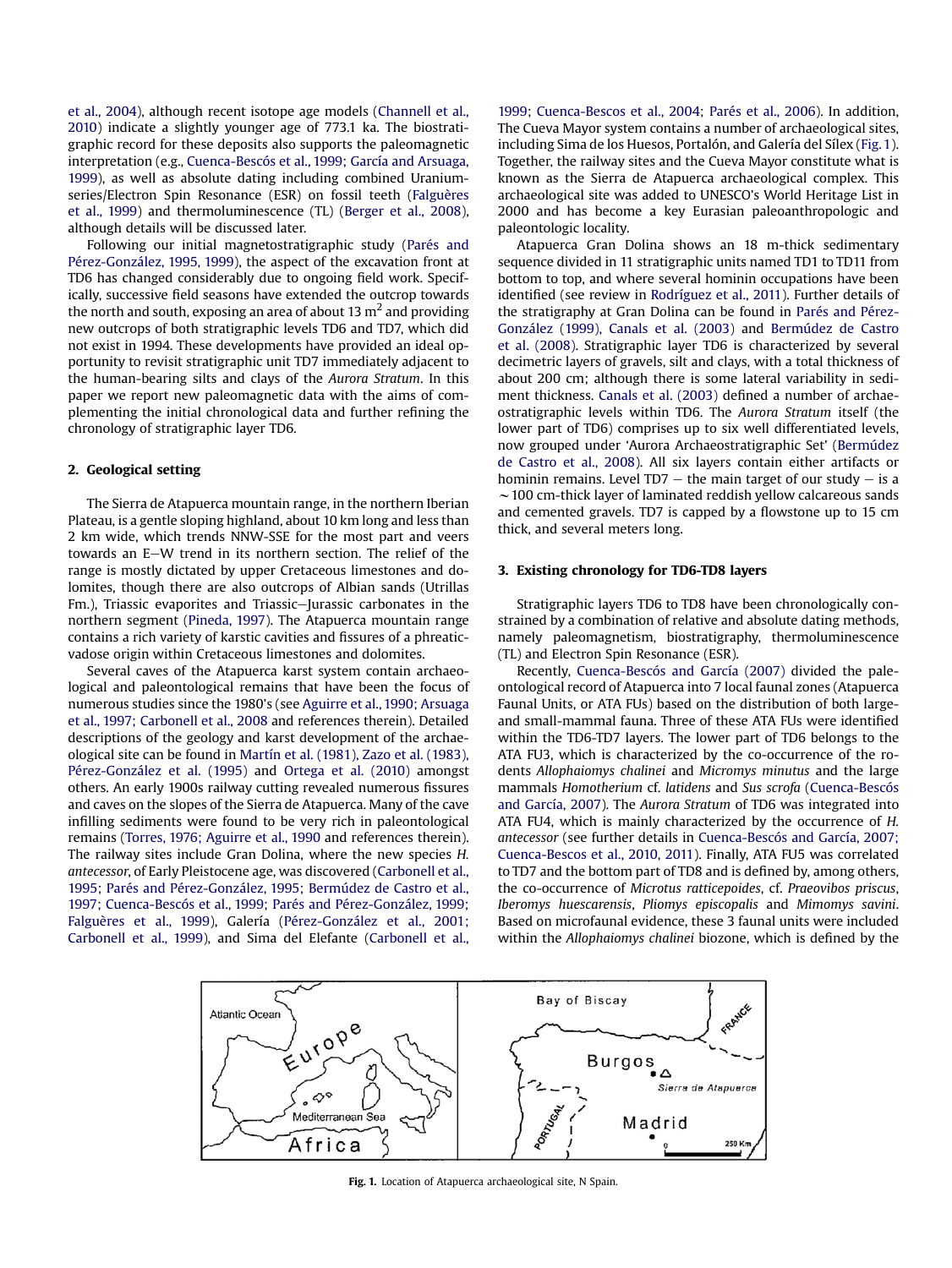association of I. huescarensis, Stenocranius gregaloides, A. chalinei, P. episcopalis and M. savini ([Cuenca-Bescós et al., 2010](#page-8-0)). According to these authors, this biozone chronologically spans the Jaramillo Subchron and the MB boundary, i.e. 0.98-0.78 Ma. The rodent evidence suggest that the TD6-TD7 layers are biochronologically younger than Atapuerca Sima del Elefante TE9 level, as well as Barranco León and Fuente Nueva-3 (Orce, Spain), where Allophaiomys lavocati has been identified ([Cuenca-Bescós et al., 2010](#page-8-0); [Agustí et al., 2007\)](#page-8-0) and which have a pre-Jaramillo chronology ([Carbonell et al., 2008; Duval et al., 2012; Oms et al., 2000](#page-8-0)).

Combined U-series/ESR ages ("US model", [Grün et al., 1988\)](#page-8-0) have been obtained by [Falguères et al. \(1999\)](#page-8-0) on twelve fossil teeth from the upper part of the cave infilling sequence at Gran Dolina. The US-ESR chronology is consistent with the stratigraphy, paleomagnetic data and biochronological interpretations, yielding weighted mean ages ranging from  $0.34 \pm 0.03$  Ma for TD11 to  $0.73 \pm 0.06$  Ma for TD6. Three fossil teeth were dated from layer TD6, which were collected at the base of the Aurora stratum,  $\sim$  1.5 m below the MB boundary identified by [Parés and Perez-Gonzalez,](#page-9-0) [\(1999\)](#page-9-0). The three ages obtained on these teeth are in agreement, although one age is slightly younger (AT9601:  $0.68 \pm 0.10$  Ma) than the other two (AT9602:  $0.76 \pm 0.11$  Ma and AT9603: 0.77  $+$  0.12 Ma). A weighted mean age of 0.73  $\pm$  0.06 Ma was therefore calculated for the TD6 fossil remains and has been subsequently used as a reference for the TD6 layer [\(Berger et al., 2008;](#page-8-0) [Rodriguez et al., 2011\)](#page-8-0), even though it was taken below the MB boundary. In addition, the TD7 layer was also constrained by three teeth dated from TD8, about 1.5 m above the MB boundary, which yielded a mean age of  $0.60 \pm 0.05$  Ma [\(Falguères et al., 1999\)](#page-8-0).

TL ages of 820  $\pm$  140 ka and 960  $\pm$  120 ka have been obtained from the lower TD8 deposits lying  $\sim$  20 cm above the existing MB boundary, and from the underlying basal TD7 deposits situated  $\sim$  20 cm above the contact with TD6, respectively ([Berger et al.,](#page-8-0) [2008](#page-8-0)). These TL ages were obtained from siliciclastic polymineral fine grain  $(4-11 \mu m)$  fractions of unheated sediments, assuming solar resetting of the luminescence signal to a low and measurable residual level prior to burial. Equivalent doses  $(D_e)$  were determined from potassium feldspar-dominated blue-violet (420 nm) TL emissions using the 'total-bleach' multiple-aliquot additive dose (MAAD) method (e.g. [Aitken, 1985; Forman, 1989\)](#page-8-0); which involves subtraction of a laboratory determined residual that is presumed to be similar to the unbleached signal remaining in nature. Very long duration, low temperature preheats ( $\sim$ 200 °C for 48 h) were employed for  $D_e$  determination and delays of  $>2$  months were included between successive irradiations and preheats, as well as before each TL signal measurement. Environmental dose rates were calculated from thick-source alpha counting (uranium and thorium) and atomic absorption spectroscopy (potassium) performed on separate sediment subsamples. The final TL ages for TD8 and TD7 are in stratigraphic order, are in agreement with the presence of the MB boundary in upper TD7, and are consistent with the US-ESR ages and biostratigraphic age-control from TD8. Both the TL ages are systematically older than the weighted mean ESR-U-series age for the underlying TD6 deposits, though the two chronological datasets are compatible within their respective  $1\sigma$ error ranges.

#### 4. Sampling and laboratory methods

Successive field seasons after 1995 expanded the archaeological excavation towards the north and south, exposing an area of about 13  $\text{m}^2$  and providing new outcrops of both stratigraphic levels TD6 and TD7, which did not exist in 1994. We focussed on the fine grained sediments in the upper part of TD7, as the grain size is much coaser towards the bottom preventing any meaningful paleomagnetic study. For our new paleomagnetic study, samples were obtained in the field using two different methods, owing to differences in rock/sediment cohesiveness. For flowstone sampling, we used a standard gasoline powered portable drilling machine, equipped with a 1-inch non-magnetic drill bit. Soft, non-cohesive clay and silty deposits were sampled by hammering a brass tube with a reinforced stainless steel tip into the cleaned outcrop surface at a specified angle. Where necessary, sediment samples were then impregnated with a water solution of sodium silicate (1:1) for solidification prior to extraction. Orientation of the cores was achieved using a standard orientation device (compass-inclinometer) to obtain the in situ azimuth and dip of the samples. All samples were sliced in the laboratory to obtain standard 2.54 cm  $\times$  2.11 cm length specimens.

Natural Remanent Magnetization (NRM) and its progressive demagnetization were measured with a three-axis 2G SQUID magnetometer housed in a field-free room. The noise level of the magnetometer is  $\sim$  7 $\mu$  A/m, well below the magnetization intensity of the measured samples. Specimens were demagnetized either thermally in an ASC Thermal Demagnetizer, or using the in-line Alternating Field capability of the rock magnetometer. Characteristic Remanent Magnetization component directions were calculated for all specimens using Principal Component Analysis ([Kirschvink, 1980](#page-9-0)), guided by visual inspection of orthogonal demagnetization plots ([Zijderveld, 1967\)](#page-9-0).

# 5. Results

Samples were generally well-behaved upon thermal or alternating field demagnetization [\(Fig. 2\)](#page-3-0), and therefore we mostly used the latter for cleaning purposes. Sister samples (e.g. GD7-14A and GD7-14B, [Fig. 2](#page-3-0)) reveal that both methods, thermal and alternating field, are equally efficient in removing viscous magnetization in the studied lithology. Detailed rock-magnetic analyses of the studied sediments have been previously reported elsewhere ([Parés and](#page-9-0) [Pérez-González, 1995, 1999\)](#page-9-0). Natural Remanent Magnetization (NRM) intensities were on the order of  $0.5-9$  mA/m, well above the noise level of the cryogenic magnetometer, and resulted in demagnetization paths that were very clean and stable [\(Fig. 2\)](#page-3-0). Typically a soft component was removed by  $10-16$ T or 200 °C, above which demagnetization level the intensity decays linearly towards the origin. The Characteristic Remanent Magnetization (ChRM) directions are southward and negative ([Fig. 2\)](#page-3-0) or northward and positive ([Fig. 2](#page-3-0)), showing distinctively reverse and normal magnetization directions respectively [\(Table 1](#page-4-0)). Maximum unblocking temperatures (600 $^{\circ}$  C), and median destructive field values suggested the presence of magnetite as the main ferromagnetic mineral responsible for the remanence. This observation is consistent with previous results obtained in similar sedimentary rocks and flowstones from Atapuerca archaeological site (e.g., [Parés](#page-9-0) [and Pérez-González, 1995, 1999;](#page-9-0) Pares et al., 2006), and for cave deposits (e.g., [Bosák and Pruner, 2011](#page-8-0)) and speleothems analyzed elsewhere ([Perkins and Maher, 1993](#page-9-0); [Latham and Ford, 1993\)](#page-9-0).

The magnetostratigraphy of the re-sampled interval is shown in [Fig. 3](#page-4-0) (right-hand plot), expressed as Virtual Geomagnetic Pole Latitude (VGP Lat), and compared with the previous results of [Parés](#page-9-0) [and Pérez-González \(1995, 1999\)](#page-9-0) (left-hand plot in [Fig. 3](#page-4-0)). Slight mismatch of layers thickness are evidentdue to lateral changes in the thickness of the strata (e.g., [Canals et al., 2003; Bermúdez de](#page-8-0) [Castro et al., 2008](#page-8-0)). Our new study focused on a vertical depth of ca 200 cm across the previously reported MB boundary and, overall, our results confirm the existing paleomagnetic interpretations. Nevertheless, the narrower sampling spacing afforded by the present study (ca up to 15 cm) enables a higher resolution analysis of the general  $R \rightarrow N$  trend. Stratigraphic layer TD6, which includes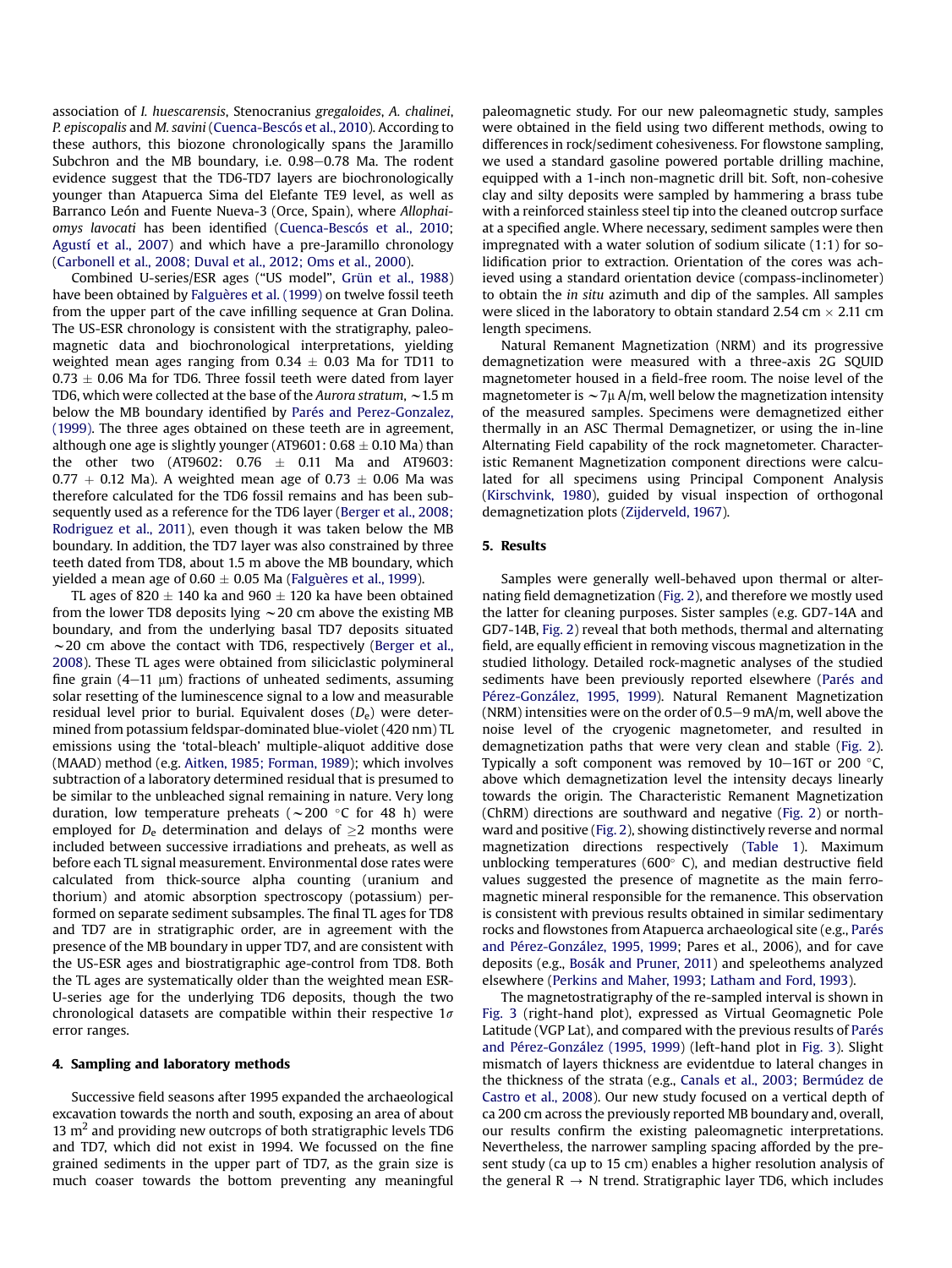<span id="page-3-0"></span>

## Gran Dolina (TD7) Demagnetization Data

Fig. 2. Paleomagnetic data of karst sediments from stratigraphic level TD7 (Gran Dolina, Atapuerca). Examples of progressive thermal and alternating field demagnetization displayed by vector end point diagrams ([Zijderveld, 1967](#page-9-0)) of representative samples. Each data point represents the Natural Remanent Magnetization (NRM) end vector for individual demagnetization steps projected onto the horizontal (dots) and vertical (open squares) plane. Numbers adjacent to magnetization directions indicate the demagnetization temperature in degrees Celsius or AF demagnetization peak in miliTesla. Samples GD7.12B, GD7.18C, GD7.14A&B, GD76.02B, and GD7.09A are examples of reverse Characteristic Remanent Magnetization (ChRM) directions, whereas samples GD7.04B, GD76.09A, and GD7.04A of normal ChRM. Initial value of NRM (in mA/m) is also shown.

the Aurora Stratum, falls within the Matuyama Chron, as already described by [Parés and Pérez-González \(1995, 1999\)](#page-9-0). However, in that study the  $R \rightarrow N$  boundary was observed in the middle part of unit TD7, whereas our new study, based on higher density sampling, reveals a younger reversed magnetochron in the upper part of unit TD7 (R2 in [Fig. 3\)](#page-4-0). Clastic sediments overlying the flowstone display normal polarity magnetization (N2) and remain positive from TD8 to TD10 [\(Parés and Perez-González, 1999](#page-9-0)). Although other options are possible (see following discussion), the  $R2-N2$ boundary within upper TD7 most likely represents the Matuyama-Brunhes reversal. As discussed earlier, such interpretation matches both biostratigraphy data and existing TL and US-ESR ages ([Fig. 4\)](#page-5-0).

Our new paleomagnetic results furnish new data relevant to the age of both TD7 and TD6. Specifically, we find a dominantly normal interval  $(N1)$  in the upper part of TD7. Single horizons  $($ =sampling interval) surrounded (above and below) by different polarity sites

are considered as undetermined. The appearance of such short, normal polarity interval (N1) in TD7 level allows further refinement of the existing chronology of this part of the stratigraphic section. In order to interpret the significance of the magnetostratigraphy we need to scrutinize the limits of the absolute ages obtained with both TL and US-ESR.

## 6. Discussion

#### 6.1. Reassessing the absolute ages

The ages of 820  $\pm$  140 ka and 960  $\pm$  120 ka obtained by [Berger](#page-8-0) [et al. \(2008\)](#page-8-0) from lower TD8 and TD7 are perhaps the oldest feldspar TL chronologies published so far and merit closer consideration as: (i) they exceed the conventional dating limits of standard feldspar TL techniques in environments with 'average' dose rates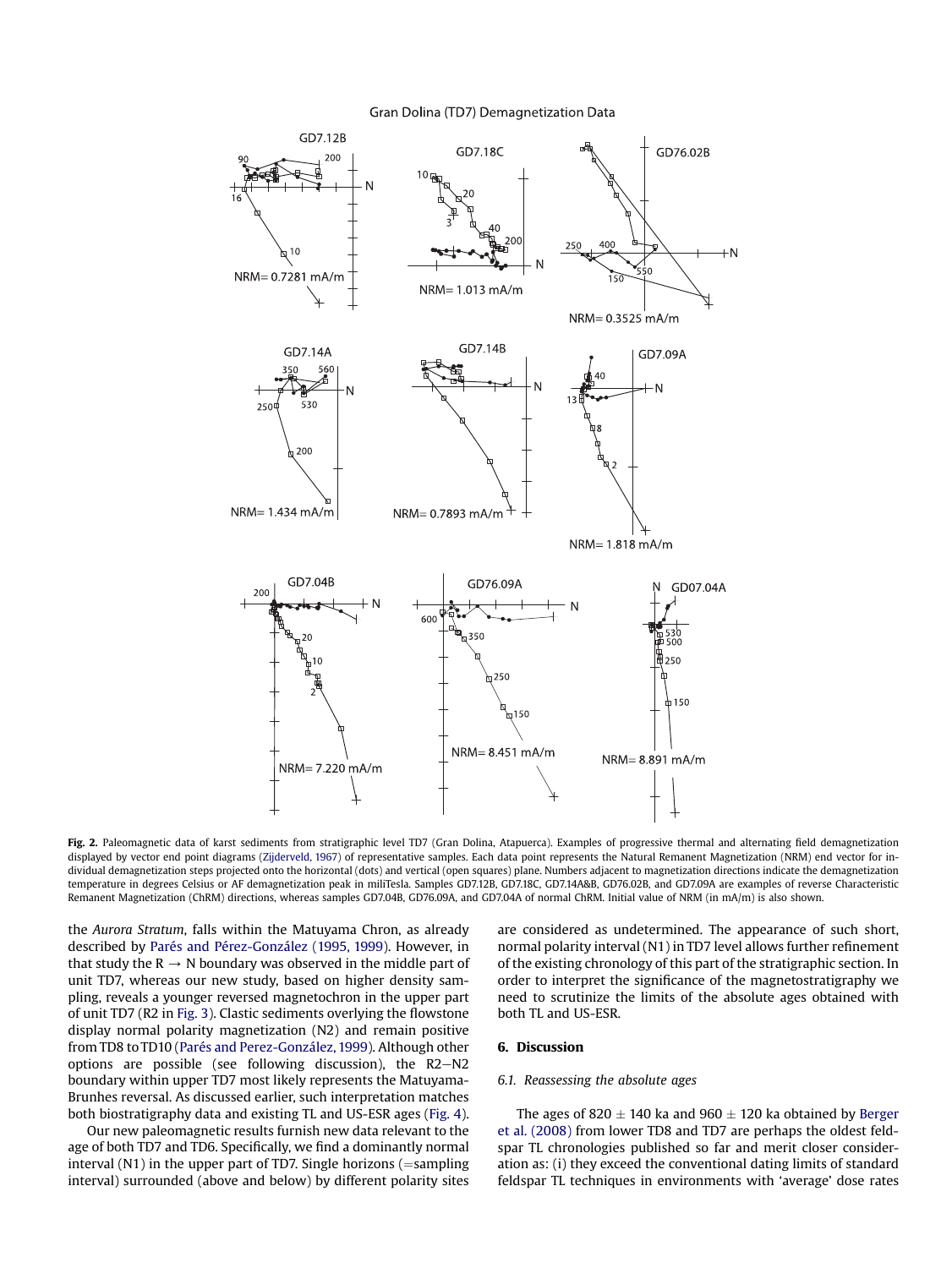#### <span id="page-4-0"></span>Table 1

Paleomagnetic results by sampling site. Site classification: Class 1 if precision parameter k is greater than 10, class 2 if is less than 10 and class 3 if one specimen is used. Long, Lat  $-$  Longitude and Latitude of the Virtual Geomagnetic Pole; n  $$ number of specimens.

| Site           | Long  | Lat     | n              | Class          | Height (cm) |
|----------------|-------|---------|----------------|----------------|-------------|
| TDN80-1,2      | 256   | 63      | $\overline{2}$ | $\overline{2}$ | 235         |
| TDN70-8,9      | 96    | 73      | 2              | 1              | 215         |
| GD7-18         | 323   | $-68.8$ | 3              | 1              | 207         |
| GD7-17         | 38.8  | $-68.2$ | 1              | 3              | 207         |
| GD7-16         | 87    | $-75.8$ | 1              | 3              | 207         |
| GD76-02        | 277.4 | $-84.7$ | 2              | $\mathbf{1}$   | 206         |
| GD7-11         | 330.6 | $-49.8$ | $\overline{2}$ | 1              | 177         |
| GD7-12         | 335.7 | $-50.7$ | $\overline{c}$ | 1              | 177         |
| GD7-14         | 345.3 | $-51.2$ | 2              | $\mathbf{1}$   | 177         |
| GD76-06        | 97.3  | 75.4    | $\overline{2}$ | $\overline{2}$ | 175         |
| GD7-01         | 57    | 57.8    | 2              | $\mathbf{1}$   | 175         |
| GD7-02         | 337   | 57.6    | 2              | 2              | 175         |
| GD76-07        | 103.7 | 75.4    | $\overline{2}$ | 1              | 175         |
| <b>TDN70-7</b> | 349   | $-58$   | $\overline{2}$ | 2              | 172         |
| GD7-04         | 25.8  | 74.1    | 1              | 3              | 168         |
| GD76-09        | 108   | 78.4    | 2              | 1              | 164         |
| GD76-12        | 87.9  | 77.8    | 1              | 3              | 161         |
| GD7-06         | 53    | 54      | 2              | $\mathbf{1}$   | 161         |
| TDN70-4,5      | 80    | $-60$   | $\overline{2}$ | 2              | 160         |
| GD7-08         | 266.7 | $-65.2$ | $\mathbf{1}$   | 3              | 150         |
| TDN70-1,2      | 43    | $-74$   | $\overline{2}$ | $\mathbf{1}$   | 148         |
| TDN17-1,2      | 350   | $-55$   | $\overline{2}$ | 1              | 146         |
| GD7-09         | 317.4 | $-42.6$ | $\overline{2}$ | 1              | 140         |
| GD76-14        | 92.8  | 64      | $\mathbf{1}$   | 3              | 138         |
| TDN15          | 31    | $-71$   | $\overline{2}$ | $\overline{2}$ | 80          |
| TDN14          | 310   | $-58$   | $\mathbf{1}$   | 3              | 18          |

(e.g. [Berger, 1994; Roberts, 1997; Stokes, 1999](#page-8-0)); (ii) they are based on a method of  $D_e$  determination that is not best-suited for old deposits and complex sedimentary contexts such as karstic cave infills (i.e., MAAD total-bleach); (iii) TL signals are optically reset at considerably slower rates than optically stimulated luminescence (OSL) signals (i.e. hours or days instead of seconds or minutes; e.g., [Godfrey-Smith et al., 1988\)](#page-8-0) and it is unlikely that the rapidly accumulated slopewash deposits at Gran Dolina received sufficient direct sunlight exposure before burial to prevent incomplete resetting ('partial bleaching') of the pre-existing TL signal; and (iv) the  $D_e$  estimates are derived primarily from potassium feldspars, which are apt to suffer from age underestimation related to longterm instability of the TL signal accumulated during burial ('anomalous fading') (e.g. [Wintle, 1973; Aitken, 1985; Huntley and](#page-9-0) [Lamothe, 2001\)](#page-9-0).

Fig. 6 of [Berger et al. \(2008\)](#page-8-0) shows that the natural TL signal of the TD7 sample is approaching  $\sim$  50% of the dose saturation level, necessitating significant extrapolation of the MAAD dose-response curve for  $D<sub>e</sub>$  calculation and introducing potential uncertainties over the appropriateness of the selected sublinear curve-fitting model (e.g. [Duval et al., 2009\)](#page-8-0). The  $D_e$  values obtained for this sample across the integrated TL glow curve region (280–370 °C) also do not form a flat preheat plateau but instead increase steadily with temperature (i.e., by up to 50% or 100%, depending on preheat conditions). Such trends can indicate inadequate removal of thermally unstable TL peaks (owing to the selection of insufficiently stringent preheats) or insufficient resetting of hard-to-bleach TL peaks prior to deposition ([Aitken, 1998; Berger, 2011](#page-8-0)). It is difficult to assess the implications of these potential sources of  $D<sub>e</sub>$  uncertainty, though it is possible that any resultant age inaccuracies may have been masked by the already large (10-30%) 1 $\sigma$  error margins.

The feldspar TL ages for TD7 and TD8 were not corrected for anomalous fading because it was argued that the use of prolonged preheats and delayed TL measurements had adequately isolated a non-fading or 'post-fading' additive dose signal (see also [Berger,](#page-8-0) [2011\)](#page-8-0). This could be true, though the absence of fading under these experimental conditions has not been explicitly demonstrated for these samples. Anomalous fading has been discounted on the basis of agreement with independent age control for TD7 (e.g. the existing B-M boundary). However, this seemingly favorable outcome may simply reflect the fortuitous interplay of opposing



Fig. 3. Summary of the magnetostratigraphy and chronology for TD6 through bottom of TD8 stratigraphic layers at Gran Dolina, Atapuerca. Left side of the figure shows the existing paleomagnetic and stratigraphic data (modified from [Parés and Perez-González, 1999\)](#page-9-0), and to the right we show an enlargement of the re-studied section. Lithology is based on [Bermúdez de Castro et al. \(2008\)](#page-8-0) and our own observations. US-ESR ages from [Falguères et al. \(1999\),](#page-8-0) TL ages from [Berger et al. \(2008\)](#page-8-0). VGP Lat - Virtual Geomagnetic Pole Latitude. GPTS - Geomagnetic Polarity Time Scale. MIS - Marine Isotope Stage (redrawn from [Lisiecki and Raymo, 2005\)](#page-9-0).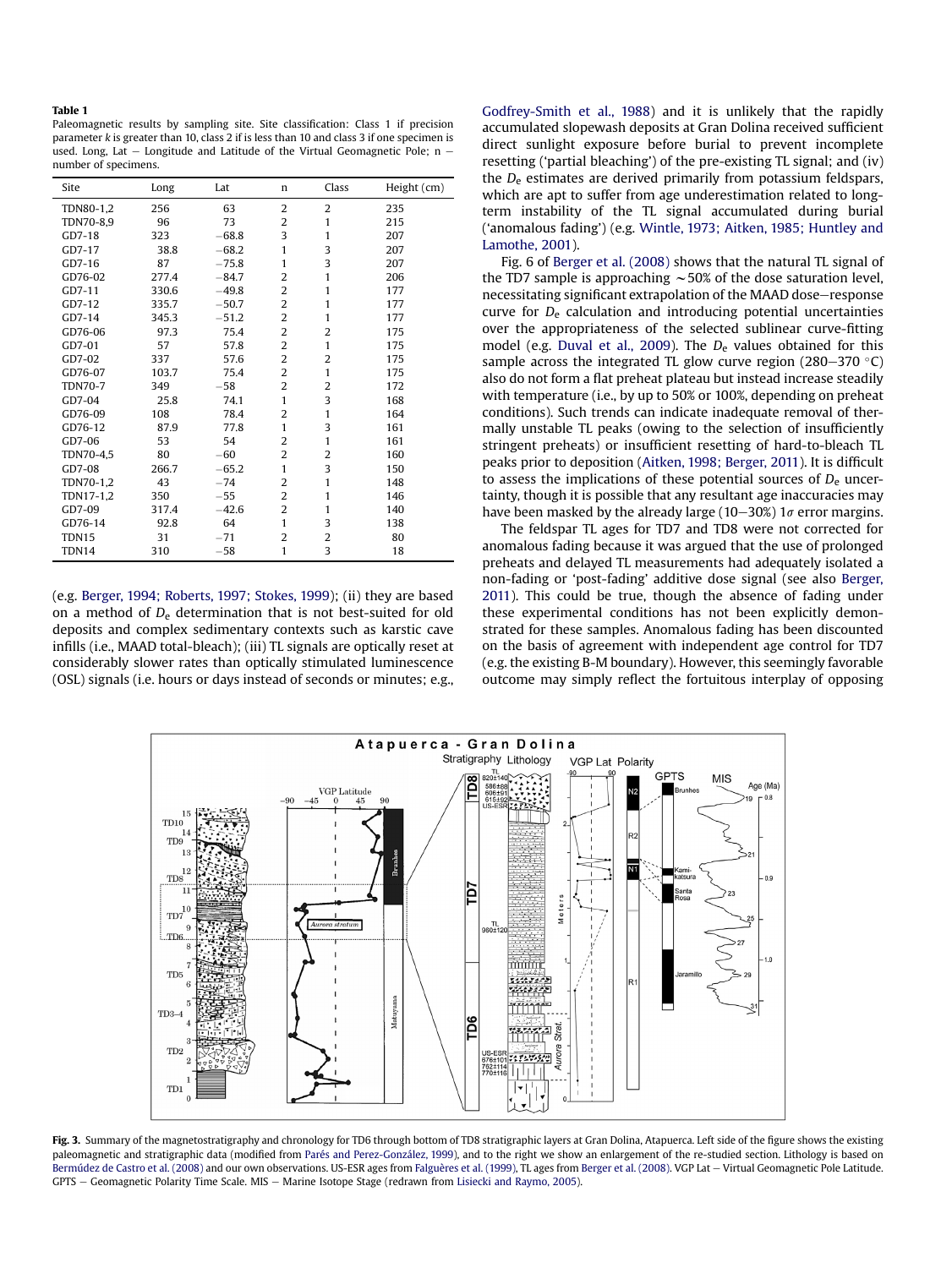<span id="page-5-0"></span>

Fig. 4. Summary of the existing numerical and relative ages across the TD6 through TD8 stratigraphic layers at Gran Dolina, Atapuerca (N Spain). US-ESR: Uranium Series - Electron Spin Resonance (in red); TL: Thermoluminiscence (in blue). On the horizontal axis are shown the polarity chrons for the past ca. 1 million years (Matuyama, Jaramillo, Santa Rosa, Kamikatsura, Brunhes). US-ESR data by [Falguères et al. \(1999\)](#page-8-0), TL data by [Berger et al. \(2008\)](#page-8-0), paleomagnetic data (Matuyama-Brunhes boundary) by [Parés and Perez-González](#page-9-0) [\(1999\)](#page-9-0). (For interpretation of the references to color in this figure legend, the reader is referred to the web version of this article.)

systematic inaccuracies in this instance (i.e., anomalous fading versus partial bleaching). Moreover, anomalous fading of up to  $\sim$  40% was observed over a 4.5 year storage period for two associated samples from TD10 and TD11. If anomalous fading had similarly affected the TD7 and TD8 samples, the uncorrected TL ages should perhaps be regarded as minima (Fig. 4).

The limited potential for daylight exposure during alluvial infilling events at Gran Dolina, and the potential for incorporation of unbleached grains from roof-collapsed material and interiorfacies, means it is important to demonstrate that the TL signals of the TD7 and TD8 samples were well bleached at deposition. [Berger](#page-8-0) [et al. \(2008\)](#page-8-0) show that the rapidly bleached infrared stimulated luminescence (IRSL) signals of nearby surface soil samples yielded remnant ages of <7 ka, however the same basic tests were not performed on the more slowly bleached TL signals of modern analogues. Replicate IRSL and TL ages were presented for 9 samples and the latter were on average >90% older than the former. This replicate age offset partly reflects differing dose–saturation properties of the IRSL and TL signals, but it may also be a sign of significantly larger TL residual doses for some of the samples. If the TD7 and TD8 sediments had been insufficiently bleached prior to deposition, it would necessitate use the 'partial bleach' rather than 'total bleach' MAAD method for  $D_e$  determination because of major uncertainties in determining a representative laboratory bleached residual.

In sum, TL signal resetting remains largely unconstrained for the TD7 and TD8 samples, but it seems possible that partial bleaching has had at least some influence on the final chronologies. Such systematic age overestimations could account for the older ages obtained for TD7 and TD8 in comparison with the underlying US-ESR series ages for TD6. As such, we cautiously interpret the existing TL chronologies for TD8 and TD7 as maximum age estimates. If anomalous fading were an additional problem with these samples, it could have acted to moderate the likely age overestimations resulting from partial bleaching; indeed, this might explain the broad agreement (at  $1\sigma$ ) with independently established chronologies for levels TD8 and TD7.

As far as US-ESR ages are concerned, a recent study has showed that the chronology of AT9601 was probably underestimated in comparison with the other two ages obtained for TD6 ([Duval et al.,](#page-8-0) [2012\)](#page-8-0). The apparent U-series ages obtained for cement and dentine from this tooth sample ( $>350$  ka) are close to the limit of the US model ([Grün et al., 1988](#page-8-0)), leading to a likely overestimation in the dose rate for these tissues. In contrast, the corresponding ages obtained for AT9602 and AT9603 appear to be more reliable. The weighted mean combined US-ESR age of 0.77  $\pm$  0.08 Ma (1 $\sigma$ ) extracted from these two samples, therefore, provides a more reliable age estimate for TD6 (Fig. 4). A similar reanalysis of the existing US-ESR data may be warranted for the samples from TD8, located above TD7. The sampled teeth from this level came from the middle of TD8 and were found stratigraphically below a hiatus characterized by the last occurrence of M. savini [\(Falguères et al.,](#page-8-0) [1999\)](#page-8-0) at the top of TD8 [\(Cuenca-Bescós et al., 2010](#page-8-0)). The US-ESR age of AT9604 from TD8 was obtained by fixing the p-parameter to  $-1$  in the enamel, since the <sup>230</sup>Th/<sup>234</sup>U activity ratio measured in that tissue was above secular equilibrium. This procedure leads to a systematic overestimation of the dose rate ([Duval, 2008\)](#page-8-0), suggesting that the resultant age may be an underestimate. Consequently, the ages obtained for the two remaining samples from TD8 are considered more reliable, and a weighted mean age of  $0.61 \pm 0.07$  Ma may be obtained for this unit. The former paleomagnetic study by [Parés and Perez-González \(1999\)](#page-9-0) reveals that the Matuyama-Brunhes boundary (780 ka) is found at about 100 cm below the bottom of TD8. On the other hand, TD6 has a weighted mean age of 0.77  $\pm$  0.08 Ma (1 $\sigma$ ). Therefore, the combined paleomagnetic results with the US-ESR  $2\sigma$  age range, indicates that TD6 level was most likely deposited between 0.78 and 0.93 Ma (Fig. 4).

## 6.2. Interpreting the paleomagnetic data

In the light of the TL and US-ESR ages, three different hypotheses can be put forward to explain the observed sequence of VGP latitudes:

- (i) The magnetization directions of short normal interval N1 are secondary rather than primary, i.e., a somewhat confined remagnetization.
- (ii) The reversed interval in the upper part of TD7 (R2) is a short polarity event within Brunhes, and therefore the Matuyama-Brunhes reversal is the  $R1 \rightarrow N1$  transition.
- (iii) Magnetozone N1 represents a short polarity interval preceding the Matuyama-Brunhes boundary, either the Jaramillo Subchron or the Kamikatsura-Santa Rosa short chrons all together.

Although standard paleomagnetic stability tests cannot be performed in such sedimentary depositional environment (i.e., fold test, conglomerate test), there is no reason to suspect that magnetization directions that define magnetozone N1 are not of primary origin (hypothesis (i)). We do not observe any differences in demagnetization behavior, stability, or intensity, nor are the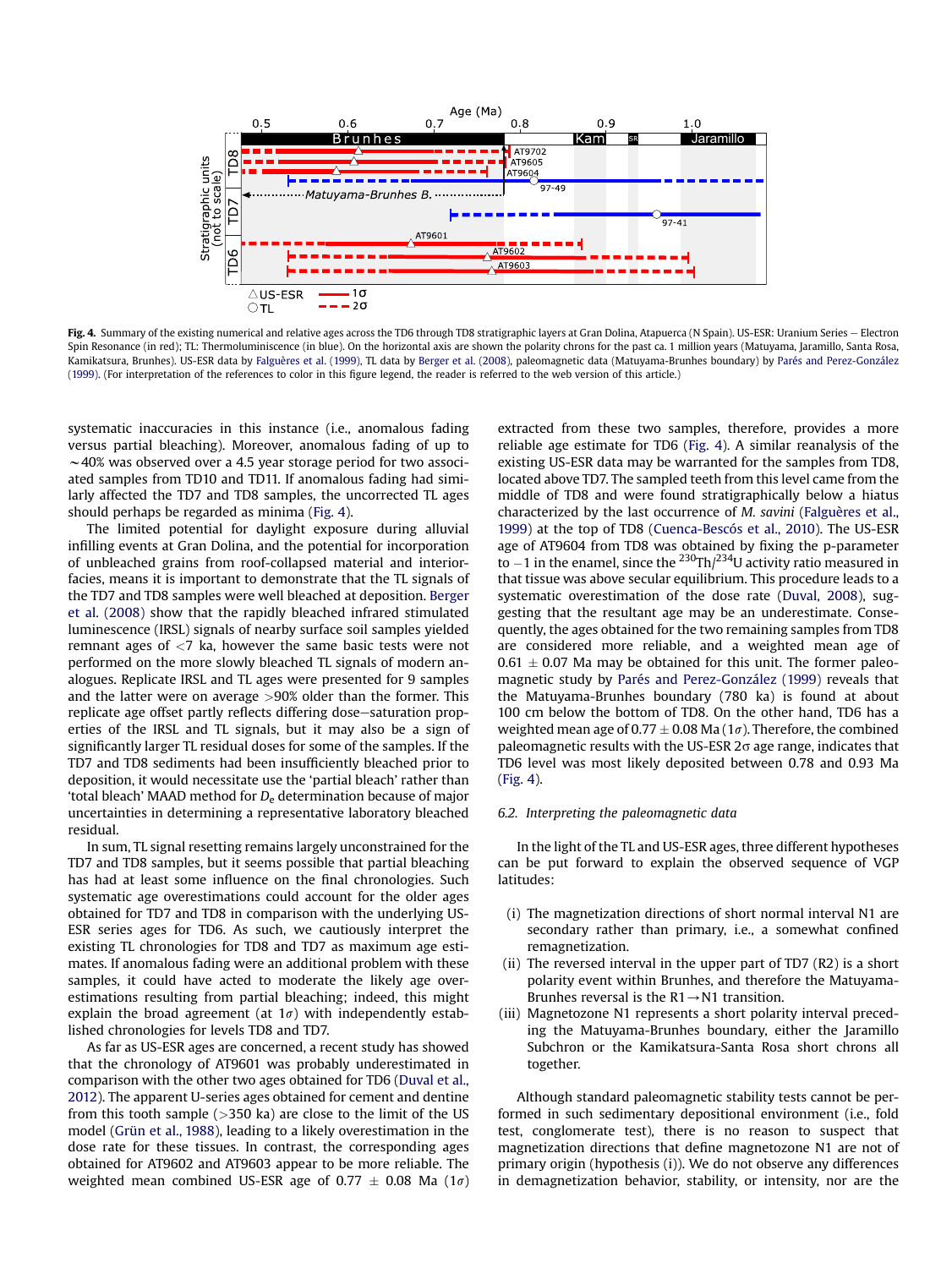boundaries of the magnetozone coincident with any marked lithological, grain size or color changes.

As far as suggestion (ii), there are a number of excursions and short polarity intervals during the Brunhes Chron, although most of them are still under debate (e.g., [Laj and Channell, 2007\)](#page-9-0). The geomagnetic field behavior and precise chronology of the purportedly intra-Brunhes events are often not well defined. For example, in a recent paper, [Cox et al. \(2012\)](#page-8-0) obtained ages for the well known Mono Lake excursion (38.7  $\pm$  1.2 ka) at its type locality that are indistinguishable from the Laschamp excursion (40  $\pm$  2 ka). The oldest excursion or event within Brunhes is the so-called "Stage 17" (e.g. [Laj and Channell, 2007](#page-9-0)), or "Event 17a" of [Channell and](#page-8-0) [Raymo \(2003\)](#page-8-0), which probably corresponds to the "Delta" paleointensity low, first labeled as such in the ODP leg 138 paleointensity record [\(Valet and Meynadier, 1993\)](#page-9-0) and also noticed by [Channell](#page-8-0) [et al. \(2004\)](#page-8-0) at sites 984 and 983, in the North Atlantic. The estimated age for this event is  $\sim$  690 ka, or equivalent to marine isotopic stage (MIS) 17 (hence the name of the event). To date, all records of this event [\(Valet and Meynadier, 1993; Biswas et al.,](#page-9-0) [1999; Lund et al., 2001; Channell et al., 2004](#page-9-0)) have documented excursional paleomagnetic directions and a low in the relative paleointensity record, rather than a genuine reversal (e.g., antipodal directions) such as that observed in TD7. Even though this hypothesis is compatible with the US-ESR chronology, biochronological evidence, as discussed earlier (e.g., [Cuenca-Bescós](#page-8-0) [and García, 2007; Cuenca-Bescós et al., 2011](#page-8-0)), would not support a stage 17 interpretation for upper TD7.

As far as (iii) the subchron C1r.1n of the Geomagnetic Polarity Time Scale (GPTS), better known as Jaramillo, was first reported in a paper that became a historical marker in 1966 ([Doell and Dalrymple,](#page-8-0) [1966](#page-8-0)) and it takes its name after the Jaramillo Creek, in the Jemez Mountains of New Mexico, where an extensive volcanic complex is found. The age of the Subchron has been determined using  ${}^{40}$ Ar/ ${}^{39}$ Ar, astronomical tuning, and  $\delta^{18}$ O stratigraphy, and is considered to be  $986-987$  ka (top Jaramillo) to  $1053-1068$  ka (bottom). When combined with benthic and planktic  $\delta^{18}$ O records, the Jaramillo Subchron appears to occur during MIS  $27-31$  (e.g., [Channell et al.,](#page-8-0) [2002\)](#page-8-0). As previously detailed, ESR dating provides a maximum age of 0.93 Ma ( $2\sigma$ ) for the fossil remains from TD6 [\(Fig. 2\)](#page-3-0). This age is in disagreement with the assignment of N1 to Jaramillo Subchron, since the dated fossil teeth are located about 1.5 m below the reversal and should therefore yield a chronology older than 1.07 Ma. In addition this hypothesis would attribute a similar chronology to both TD6 and TE9 layers, whereas the biochronology indicates major differences in age between these two deposits [\(Cuenca-Bescós et al.,](#page-8-0) [2010\)](#page-8-0). As far as the TL results are concerned, the age of  $960 \pm 120$  ka obtained  $\sim$  40 cm below magnetozone N1 is considered as a terminus post quem age estimate, as seems appropriate from the aforementioned discussions of partial bleaching. Therefore the existing luminescence chronology of TD7 is not compatible with the hypothesis that the normal polarity interval N1 represents the Jaramillo Subchron. In addition, the interpretation of N1 as Jaramillo would place stratigraphic level TD6 within MIS stages 31 or 33, significantly older than what the faunal record predicts.

The so-called Kamikatsura excursion was first described by [Maenaka \(1983\)](#page-9-0) who observed excursional magnetization directions in the homonymous tuff in Japan. Further evidence for the Kamikatsura comes from a lava flow at Clear Lake, California dated to 0.83 Ma, where it is recorded by genuine normal polarity directions ([Mankinen et al., 1981](#page-9-0)). [Singer et al. \(1999\)](#page-9-0) documented low virtual geomagnetic polar latitudes in volcanic rocks with <sup>40</sup>Ar/<sup>39</sup>Ar ages of 880–886 ka and later on of 899  $\pm$  6 ka ([Singer and Brown, 2002](#page-9-0)) for a truly normally magnetized lava flow in New Mexico. The appearance of the Kamikatsura has been reported in other volcanic rocks, which give confidence of such short polarity event. In lava flows at Maui the Kamikatsura has an  ${}^{40}$ Ar $/{}^{39}$ Ar age of 900.3  $\pm$  4.7 ka [\(Coe et al., 2004\)](#page-8-0), and in Iceland (Tjörnes Peninsula) [Camps et al. \(2011\)](#page-8-0) interpret transitional directions with an age of  $862 \pm 51$  ka as the Kamikatsura. Additionally, Chinese loess studies have yielded two excursions in loess L9, which corresponds to MIS 22 [\(Heslop et al., 2000; Yang](#page-8-0) [et al., 2004\)](#page-8-0), around 0.8 Ma. Interestingly enough, two Paleolithic sites in China give also a hint of the Kamikatsura/Santa Rosa events. In a lacustrine section at Xiantai (N China) a short normal polarity interval between Brunhes and Jaramillo has been observed and interpreted as either Kamikatsura or Santa Rosa [\(Deng et al., 2006\)](#page-8-0). In the same area, at the Paleolithic site of Donggutuo, [Liu et al. \(2010\)](#page-9-0) suggest that two short normal polarity intervals correlate with the Kamikatsura and Santa Rosa events.

Marine sediments also seem to have recorded the Kamikatsura event. At ODP Site 983, [Channell and Kleiven \(2000\)](#page-8-0) report a short interval in MIS 21 with excursional magnetization directions. In piston core LC07, in the Sicily Strait, [Dinares-Turell et al. \(2002\)](#page-8-0) observe a drop in the relative paleointensity record which is interpreted as eitherSanta Rosa or Kamikatsura. Overall, all these reported ages (volcanic rocks, sedimentary sequences) are very similar to those from the Kamikatsura flow, giving confidence on the Kamikatsura excursion.

The Santa Rosa excursion was originally reported by [Doell and](#page-8-0) [Dalrymple \(1966\)](#page-8-0) in volcanic rocks from New Mexico, although it was interpreted as the polarity transition at the end of the Jaramillo subchron. Subsequent  $40Ar/39Ar$  ages by [Spell and McDougall](#page-9-0) [\(1992\)](#page-9-0) and [Izett and Obradovich \(1994\)](#page-8-0) on the same rocks give a mean of 922 ka [\(Singer et al., 1999](#page-9-0)). Possibly the most convincing evidence for the Santa Rosa is provided by [Singer and Brown](#page-9-0) [\(2002\)](#page-9-0), who obtained an age of 936  $\pm$  8 ka and truly normal magnetization directions at Cerro Santa Rosa, in New Mexico. 52 paleomagnetic samples from seven sites reveal stable, normal polarity directions supporting the original paleomagnetic results of [Doell and Dalrymple \(1966\).](#page-8-0) As mentioned earlier, [Liu et al. \(2010\)](#page-9-0) interpret a pair of short normal polarity intervals as the Kamikatsura and Santa Rosa respectively in a section at Donggutuo. Marine oceanic sediments provide high-resolution records of the relative paleointensity of the geomagnetic field in the past. Spe-cifically, records from Ontong-Java Plateau [\(Kok and Tauxe, 1999\)](#page-9-0), equatorial Pacific ([Valet and Meynadier, 1993\)](#page-9-0), and California margin [\(Guyodo et al., 1999](#page-8-0)) all record a pair of prominent lows in relative paleointensity between the Jaramillo Subchron and the MB boundary, coinciding with the expected position of Kamikatsura and Santa Rosa short polarity intervals at  $\sim$  0.88 Ma and 0.92 Ma respectively (e.g., [Singer et al., 1999](#page-9-0)).

All together, current data shows the presence of both short normal polarity intervals Santa Rosa and Kamikatsura, postdating Jaramillo and preceeding the MB boundary. Despite all this abundant evidence, some authors (e.g., [Valet et al., 2008](#page-9-0)) consider that both events Kamikatsura and Santa Rosa could be combined as overall they correspond to a large paleointensity drop in the Sint-2000 record ([Valet et al., 2005\)](#page-9-0). As will be discussed later, whether there is one or two short polarity intervals in that time range is not the goal of this study and does not really change our final interpretation.

Consideration of the existing TL ages for TD8 ( $\sim$ 820 ka) and TD7  $(\sim$  960 ka) as either maximum or finite age estimates would support the hypothesis that the intervening magnetozone N1 represents the  $\sim$  890 $-$ 940 ka Kamikatsura-Santa Rosa events rather than Jaramillo. However, improved luminescence dating is needed to better constrain a number of fundamental assumptions and uncertainties with the TL chronologies. In comparison with the other options, the latter hypothesis is also more consistent with the mean US-ESR age obtained on fossil teeth from TD6 (0.77  $\pm$  0.16, 2 $\sigma$ ). Indeed, a maximum US-ESR age of 0.93 Ma for TD6 is broadly compatible with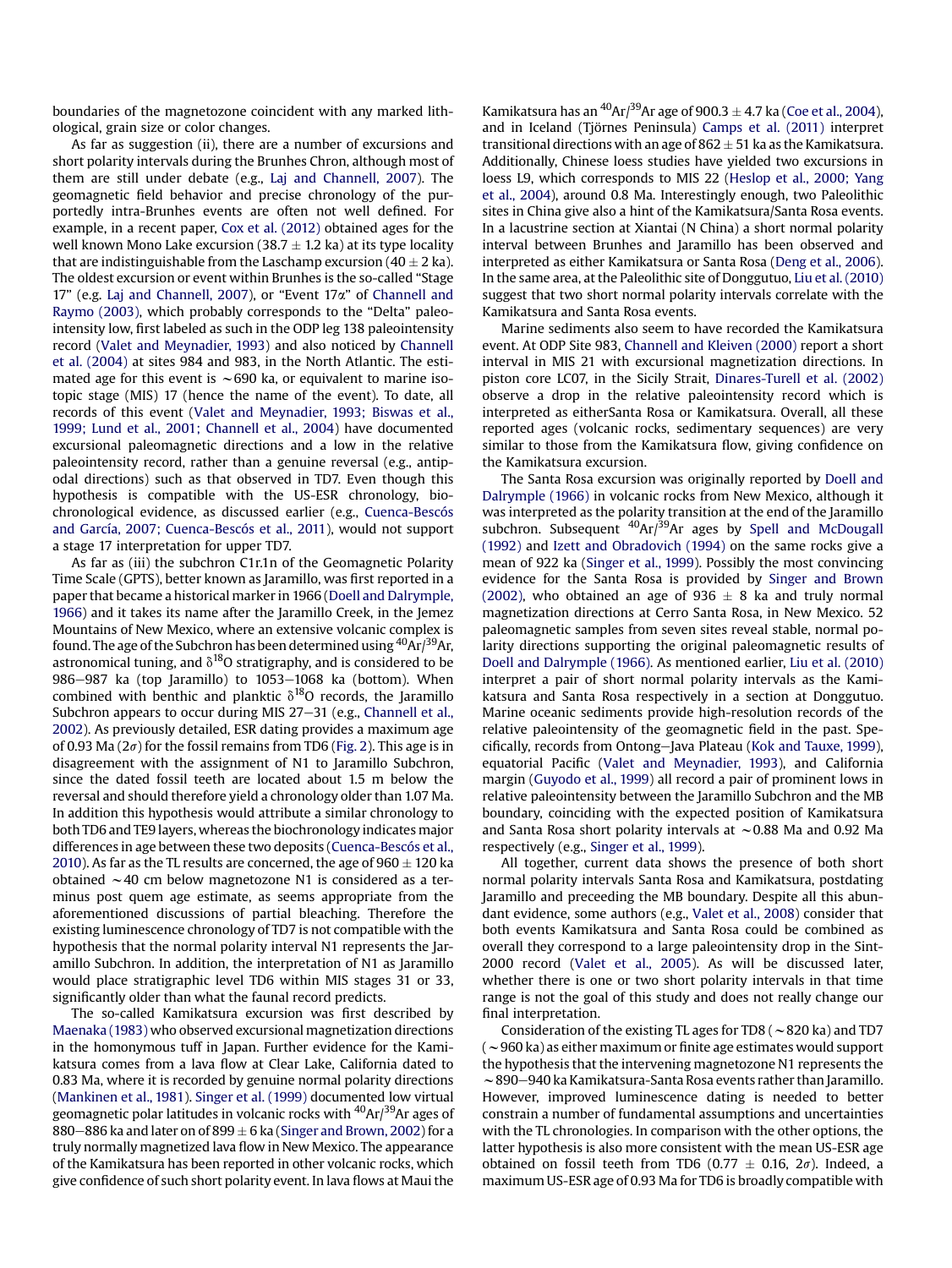the Kamikatsura/Santa Rosa events. However, in spite of this consistency, the US-ESR ages still slightly and systematically underestimate the age of Kamikatsura excursion. Based on the data published by [Falguères et al. \(1999\),](#page-8-0) two potential sources of age underestimation are worth further consideration. The first is linked to the assessment of the external dose rate from the sediment, which represents  $\sim$  70% of the total dose rate for each ample ([Falguères et al., 1999](#page-8-0)). This component was assessed by high resolution gamma spectrometry performed in the laboratory, on sediment collected from the closest excavated square, since the original sampling locality no longer existed (see Table 2 from [Falguères et al., 1999](#page-8-0)). However, TD6 layer is documented as a heterogeneous stratigraphic unit consisting of a succession of siltstones with angular clasts forming several distinct sub-layers (e.g., [Canals](#page-8-0) [et al., 2003; Bermúdez de Castro et al., 2008](#page-8-0)). Lateral variations in the composition of TD6, and especially of the Aurora Stratum, have also been observed [\(Canals et al., 2003\)](#page-8-0). Such vertical and lateral heterogeneities may have an impact on the external dose rate reconstruction, especially because laboratory measurements were performed on a few hundred grams of sediments that were not collected from the immediate surroundings of the sampled teeth. Further repeated in situ measurements should be performed in the Aurora Stratum, in order to assess the magnitude of lateral variations in sediment radioactivity. In addition, recent studies focused on ESR measurements of enamel fragments have identified two main groups of CO $_{\overline{2}}$  radicals as major contributors to the overall radiationinduced ESR signal of enamel (see [Joannes-Boyau and Grün, 2011](#page-8-0) and references therein). These radicals are usually classified as oriented CO $_2^-$  and non-oriented CO $_2^-$  radicals, depending on their orientation dependence within the enamel layer and show distinct thermal stabilities and radiation sensitivities. According to [Joannes-](#page-8-0)[Boyau and Grün \(2011\),](#page-8-0) the preferential creation of unstable nonoriented CO $_{2}^{-}$  radicals after laboratory gamma irradiation might potentially induce systematic underestimations in  $D<sub>e</sub>$  values. However, the magnitude of this potential underestimation is still unclear, since the study was performed on a very limited number of enamel samples and the influence of several factors remain to be accurately assessed (e.g., age of the site, tooth type, species, etc.). Further specific studies would need to be performed on the Gran Dolina fossil teeth before drawing any definitive conclusions about this source of systematic uncertainty. Ongoing studies on optically bleached quartz grains by ESR ([Moreno, 2011; Moreno et al., 2011\)](#page-9-0) will also shed light on this issue.

Further support for the Kamikatsura-Santa Rosa interpretation of N1 comes from faunal-based proxy evidence for paleoenvironmental conditions associated with TD7 and TD6. For example, the presence of Castor fiber in the Aurora Stratum is a strong indicator for permanent water courses and open environment in the area ([Blain et al., 2008\)](#page-8-0). Birds at TD6 are supportive of a wide open, bushland type landscape, with large bodies of water [\(Sánchez-](#page-9-0)[Marco, 1999\)](#page-9-0). TD7, on the other hand, is very poor in small vertebrate remains, but the reptile and amphibian record indicates a high diversity of habitats ([Rodríguez et al., 2011](#page-9-0)). The smallmammal assemblage in Gran Dolina also supports an age of around 1 My for the stratigraphic units TD4-TD6, consistent with the appearance of Kamikatsura/Santa Rosa in TD7. Specifically, units TD4 to TD6 in Gran Dolina are characterized by the faunas of the Allophaiomys chalinei biozone, which postdates the Allophaiomys lavocati in the Iberian Peninsula [\(Cuenca-Bescós et al., 2013\)](#page-8-0). Together, the large and small faunal records suggest that TD6 formed under a warm, wet, and wooded interval (e.g. [García-Antón,](#page-8-0) [1995; García and Arsuaga, 1999; Cuenca-Bescós et al., 2010](#page-8-0)). If N1 corresponds to Kamikatsura/Santa Rosa subchrons then TD6 stratigraphic layer would possibly have been formed under MIS 25, more in accordance with the fossil evidence.

A question that follows is the apparent absence of the Jaramillo Suchron in the Gran Dolina section, which might reflect the lack of sedimentation, erosion, or else that is coetaneous with some of the breccias and debris not suitable for paleomagnetism. We note though that in stratigraphic unit TD1, at the very bottom of the sequence, some samples have yielded positive latitudinal virtual paleomagnetic poles, tentatively interpreted as Jaramillo by [Parés](#page-9-0) [and Perez-González \(1999\)](#page-9-0). Such interpretation is consistent with recent ESR ages on quartz by [Moreno \(2011\),](#page-9-0) but needs confirmation. Unit TD1 is an autochthonous deposit, made up by laminatated red siltstones, and have not yet been been sampled thoroughly for paleomagnetism. We hope that further sampling of this lower unit will furnish new data that will let us determine whether the Jaramillo chron is recorded in the lower part of Gran Dolina.

## 7. Conclusions

A new paleomagnetic study across stratigraphic layer TD7, at Gran Dolina, Atapuerca, reveals a more detailed magnetostratigraphic record of the Matuyama-Brunhes boundary above the human-bearing Aurora Stratum. A new normal magnetic polarity short interval, given by four consecutive sampling sites, has been found in the upper part of TD7.

The TL ages obtained by [Berger et al. \(2008\)](#page-8-0) for TD7 and TD8 are cautiously interpreted as maximum age estimates owing to the likelihood of partial bleaching prior to burial. When considered in this manner, the TL chronologies of  $< 820$  ka and  $< 960$  ka for deposits overlying and underlying the new magnetozone are compatible with the interpretation that chron N1 represents the Kamikatsura-Santa Rosa events rather than Jaramillo Subchron. However, additional luminescence studies using extended-range optical dating techniques (raised temperature post-IR IRSL, thermally-transferred OSL, individual quartz 'supergrains'; e.g., [Arnold et al., 2013](#page-8-0)) would be advisable to improve the precision of the existing TL chronologies, and to better constrain uncertainties related to partial bleaching and anomalous fading.

If the new magnetozone N1 is attributed to Kamikatsura/Santa Rosa subchrons then the MB boundary is found stratigraphically slightly higher than previously reported, and it raises some questions about the US-ESR age results. A few potential sources of age underestimation may be envisaged in this regard, namely sediment heterogeneity and/or  $D_e$  underestimation. These uncertainties could be addressed by: (i) carrying out repeated in situ gamma spectrometry measurements in order to check for lateral variations in dosimetry, (ii) assessing the amount of unstable radicals in the natural signal of teeth samples, in order to perform ESR intensities corrections for the assessment of the De.

Taken together, the current evidence points towards the new magnetozone as the Kamikatsura/Santa Rosa subchrons, which have been dated as 0.899 and 0.936 Ma respectively [\(Singer and Brown,](#page-9-0) [2002\)](#page-9-0). The Aurora Stratum including the human fossils is located about 100 cm below the newly reported subchron, and hence the paleomagnetic record in combination with the re-evaluated TL and US-ESR ages, provides a new ante quem date for the human-bearing silts of 0.936 Ma, and possibly formed during MIS 25.

#### Acknowledgments

Access and permission to collect samples in Atapuerca was granted by Junta de Castilla y León. Financial support for this work was obtained from Junta de Castilla y León and from MICINN Grants CGL2010-16821 (JMP), CGL2009-12703-C03-01 (JMB), and Fundación Atapuerca. We thank C. Mac Niocaill and an anonymous reviewer for providing incisive comments.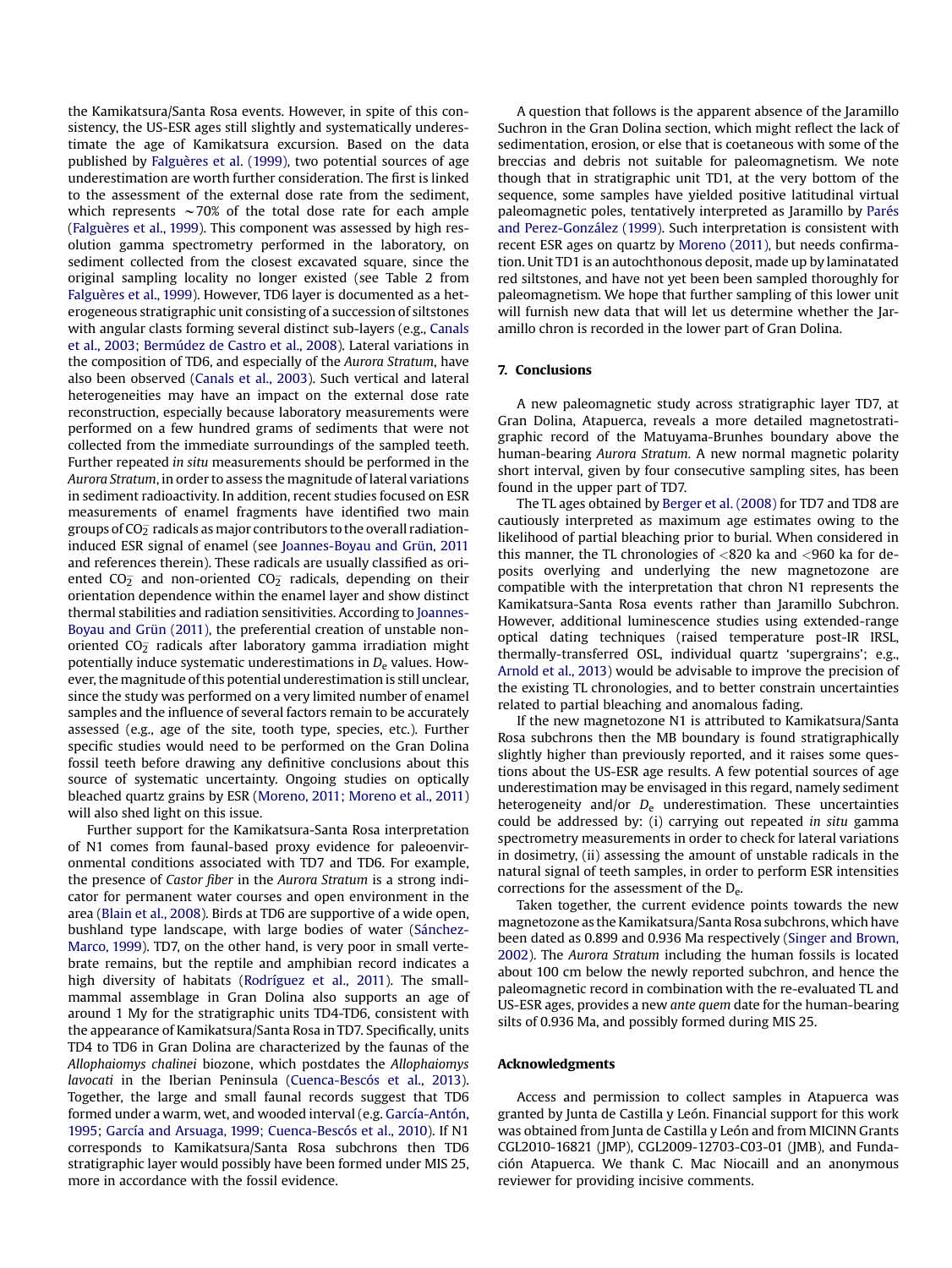#### <span id="page-8-0"></span>References

- [Aguirre, E., Arsuaga, J.L., Bermúdez de Castro, J.M., Carbonell, E., Díez, M.,](http://refhub.elsevier.com/S0305-4403(13)00219-7/sref1) [Enamorado, J., Fernández-Jalvo, Y., Gil, E., Gracia, A., Martín-Nájera, A.,](http://refhub.elsevier.com/S0305-4403(13)00219-7/sref1) [Martínez, I., Morales, J., Ortega, A.I., Rosas, A., Sánchez, A., Sánchez, B., Sesé, C.,](http://refhub.elsevier.com/S0305-4403(13)00219-7/sref1) [Soto, E., Torres, T.J., 1990. The Atapuerca sites and the Ibeas hominids. J. Hum.](http://refhub.elsevier.com/S0305-4403(13)00219-7/sref1) [Evol. 5, 55](http://refhub.elsevier.com/S0305-4403(13)00219-7/sref1)-[73.](http://refhub.elsevier.com/S0305-4403(13)00219-7/sref1)
- [Aitken, M.J., 1985. Thermoluminescence Dating. Academic Press, London, p. 359](http://refhub.elsevier.com/S0305-4403(13)00219-7/sref2). [Aitken, M.J., 1998. An Introduction to Optical Dating. Oxford University Press, Ox](http://refhub.elsevier.com/S0305-4403(13)00219-7/sref3)[ford, p. 267.](http://refhub.elsevier.com/S0305-4403(13)00219-7/sref3)
- Agustí, J., Oms, O., Pares, J.M., 2007. Biostratigraphy, paleomagnetism and geology of the Orce ravine (Southern Spain). Comment on the paper by Gibert et al. (2006). Quaternary Science Reviews 26, 568-572 [http://dx.doi.org/10.1016/j.quascirev.](http://dx.doi.org/10.1016/j.quascirev.2006.11.001) [2006.11.001.](http://dx.doi.org/10.1016/j.quascirev.2006.11.001)
- [Arnold, L.J., Demuro, M., Navazo Ruiz, M., Benito-Calvo, A., Pérez-González, A., 2013.](http://refhub.elsevier.com/S0305-4403(13)00219-7/sref91) [OSL dating of the Middle Palaeolithic Hotel California site, Sierra de Atapuerca,](http://refhub.elsevier.com/S0305-4403(13)00219-7/sref91) [north-central Spain. Boreas 42, 285](http://refhub.elsevier.com/S0305-4403(13)00219-7/sref91)-[305](http://refhub.elsevier.com/S0305-4403(13)00219-7/sref91).
- [Arsuaga, J.L., Bermúdez de Castro, J.M., Carbonell, E. \(Eds.\), 1997. The Sima de los](http://refhub.elsevier.com/S0305-4403(13)00219-7/sref7) [Huesos hominid Site. J. Hum. Evol. vol. 33, 105](http://refhub.elsevier.com/S0305-4403(13)00219-7/sref7)-[421.](http://refhub.elsevier.com/S0305-4403(13)00219-7/sref7)
- [Berger, G.W., 1994. Thermoluminescence dating of sediments older than](http://refhub.elsevier.com/S0305-4403(13)00219-7/sref8)  $\sim$  [100 ka.](http://refhub.elsevier.com/S0305-4403(13)00219-7/sref8) Ouaternary Sci. Rev. 13, 445-[455](http://refhub.elsevier.com/S0305-4403(13)00219-7/sref8).
- [Berger, G.W., 2011. A practical correction for sensitivity change in thermolumi](http://refhub.elsevier.com/S0305-4403(13)00219-7/sref9)[nescence multi-aliquot-regeneration dating of feldspar dominated](http://refhub.elsevier.com/S0305-4403(13)00219-7/sref9) fine grain [loess. Radiat. Measurements 46, 1043](http://refhub.elsevier.com/S0305-4403(13)00219-7/sref9)-[1054](http://refhub.elsevier.com/S0305-4403(13)00219-7/sref9).
- [Berger, G.W., Pérez-González, A., Carbonell, E., Arsuaga, J.L., Bermúdez de](http://refhub.elsevier.com/S0305-4403(13)00219-7/sref10) [Castro, J.M., Ku, T.L., 2008. Luminescence chronology of cave sediments at the](http://refhub.elsevier.com/S0305-4403(13)00219-7/sref10) [Atapuerca paleoanthropological site, Spain. J. Hum. Evol. 55, 300](http://refhub.elsevier.com/S0305-4403(13)00219-7/sref10)-[311.](http://refhub.elsevier.com/S0305-4403(13)00219-7/sref10)
- [Bermúdez de Castro, J.M., Arsuaga, J.L., Carbonell, E., Rosas, A., Martínez, I.,](http://refhub.elsevier.com/S0305-4403(13)00219-7/sref11) [Mosquera, M., 1997. A hominid from the lower Pleistocene of Atapuerca, Spain:](http://refhub.elsevier.com/S0305-4403(13)00219-7/sref11) possible ancestor to Neandertals and modern humans. Science  $276$ ,  $1392-1395$  $1392-1395$ .
- [Bermúdez de Castro, J.M., Pérez-González, A., Martinón-Torres, M., Gómez-](http://refhub.elsevier.com/S0305-4403(13)00219-7/sref12)[Robles, A., Rosell, J., Prado, L., Sarmiento, S., Carbonell, E., 2008. A new early](http://refhub.elsevier.com/S0305-4403(13)00219-7/sref12) [Pleistocene hominin mandible from Atapuerca-TD6, Spain. J. Hum. Evol. 55,](http://refhub.elsevier.com/S0305-4403(13)00219-7/sref12) [729](http://refhub.elsevier.com/S0305-4403(13)00219-7/sref12)-[735](http://refhub.elsevier.com/S0305-4403(13)00219-7/sref12).
- [Bermúdez de Castro, J.M., Carretero, J.M., García-González, R., Rodríguez-](http://refhub.elsevier.com/S0305-4403(13)00219-7/sref13)[García, L., Martinón-Torres, M., Rosell, J., Blasco, R., Martín-Francés, L.,](http://refhub.elsevier.com/S0305-4403(13)00219-7/sref13) [Modesto, M., Carbonell, E., 2012. Early Pleistocene human humeri from the](http://refhub.elsevier.com/S0305-4403(13)00219-7/sref13) [Gran Dolina-TD6 site \(Sierra de Atapuerca, Spain\). Am. J. Phys. Anthropol.](http://refhub.elsevier.com/S0305-4403(13)00219-7/sref13) [147, 604](http://refhub.elsevier.com/S0305-4403(13)00219-7/sref13)-[617.](http://refhub.elsevier.com/S0305-4403(13)00219-7/sref13)
- [Biswas, D.K., Hyodo, M., Taniguchi, Y., Kaneko, M., Katoh, S., Sato, H., Kinugasa, Y.,](http://refhub.elsevier.com/S0305-4403(13)00219-7/sref14) [Mizuno, K., 1999. Magnetostratigraphy of Plio-Pleistocene sediments in a 1700](http://refhub.elsevier.com/S0305-4403(13)00219-7/sref14) [m core from Osaka Bay, southwestern Japan and short geomagnetic events in](http://refhub.elsevier.com/S0305-4403(13)00219-7/sref14) [the middle Matuyama and early Brunhes chrons. Palaeogeog. Palaeoclimatol.](http://refhub.elsevier.com/S0305-4403(13)00219-7/sref14) [Palaeoecol. 148, 233](http://refhub.elsevier.com/S0305-4403(13)00219-7/sref14)-[248](http://refhub.elsevier.com/S0305-4403(13)00219-7/sref14).
- [Blain, H.-A., Bailon, S., Cuenca-Bescós, G., 2008. The Early](http://refhub.elsevier.com/S0305-4403(13)00219-7/sref15)-[Middle Pleistocene](http://refhub.elsevier.com/S0305-4403(13)00219-7/sref15) [palaeoenvironmental change based on the squamate reptile and amphibian](http://refhub.elsevier.com/S0305-4403(13)00219-7/sref15) [proxy at the Gran Dolina site, Atapuerca, Spain. Palaeogeog. Palaeoclimatol.](http://refhub.elsevier.com/S0305-4403(13)00219-7/sref15) [Palaeoecol. 261, 177](http://refhub.elsevier.com/S0305-4403(13)00219-7/sref15)-[192.](http://refhub.elsevier.com/S0305-4403(13)00219-7/sref15)
- [Bosák, P., Pruner, P., 2011. Magnetic Record in Cave Sediments: a Review. In: IAGA](http://refhub.elsevier.com/S0305-4403(13)00219-7/sref16) [Special Sopron Book Series.](http://refhub.elsevier.com/S0305-4403(13)00219-7/sref16)
- [Camps, P., et al., 2011. The Kamikatsura event and the Matuyama-Brunhes reversal](http://refhub.elsevier.com/S0305-4403(13)00219-7/sref17) [recorded in lavas from Tjörnes Peninsula, northern Iceland. Earth Planetary Sci.](http://refhub.elsevier.com/S0305-4403(13)00219-7/sref17) [Lett. 310, 33](http://refhub.elsevier.com/S0305-4403(13)00219-7/sref17)-[44.](http://refhub.elsevier.com/S0305-4403(13)00219-7/sref17)
- [Canals, A., Vallverdú, J., Carbonell, E., 2003. New archaeo-stratigraphic data for the](http://refhub.elsevier.com/S0305-4403(13)00219-7/sref18) TD6 level in relation to Homo antecessor [\(Lower Pleistocene\) at the site of](http://refhub.elsevier.com/S0305-4403(13)00219-7/sref18) Atapuerca, north-central Spain. Geoarchaeology 18 (5),  $481-504$ .
- Carbonell, E., [Bermúdez de Castro, J.M., Arsuaga, J.L., et al., 1995. Lower Pleistocene](http://refhub.elsevier.com/S0305-4403(13)00219-7/sref19) [hominids and artifacts from Atapuerca-TD6 \(Spain\). Science 269, 826](http://refhub.elsevier.com/S0305-4403(13)00219-7/sref19)-[829.](http://refhub.elsevier.com/S0305-4403(13)00219-7/sref19)
- [Carbonell, E., García-Antón, M.D., Mallol, C., Mosquera, M., Ollé, A., Rodríguez, X.P.,](http://refhub.elsevier.com/S0305-4403(13)00219-7/sref20) [Sahnouni, M., Sala, R., Vergés, J.M., 1999. The TD6 level lithic industry from](http://refhub.elsevier.com/S0305-4403(13)00219-7/sref20) [Gran Dolina, Atapuerca \(Burgos, Spain\): production and use. J. Hum. Evol. 37,](http://refhub.elsevier.com/S0305-4403(13)00219-7/sref20) [653](http://refhub.elsevier.com/S0305-4403(13)00219-7/sref20)-[693.](http://refhub.elsevier.com/S0305-4403(13)00219-7/sref20)
- [Carbonell, E., Bermúdez de Castro, J.M., Arsuaga, J.L., Allué, E., Bastir, M., Benito, A.,](http://refhub.elsevier.com/S0305-4403(13)00219-7/sref21) Cáceres, I., Canals, T., Diez, J.C., van der Made, J., Mosquera, M., Ollé, A., Pérez-<br>González, A., Rodríguez, J., Rodríguez, X.P., Rosas, A., Rosell, J., Sala, J.,<br>Vallverdú, J., Vergés, J.M., 2005. An early Pl [Atapuerca-TD6, Spain. Proc. Natl. Acad. Sci. U. S. A. 102, 5674](http://refhub.elsevier.com/S0305-4403(13)00219-7/sref21)-[5678](http://refhub.elsevier.com/S0305-4403(13)00219-7/sref21).
- [Carbonell, E., Bermúdez de Castro, J.M., Pares, J.M., Perez-Gonzalez, A., Cuenca-](http://refhub.elsevier.com/S0305-4403(13)00219-7/sref22)[Bescos, G., Olle, A., Mosquera, M., Huguet, R., van der Made, J., Rosas, A., Sala, R.,](http://refhub.elsevier.com/S0305-4403(13)00219-7/sref22) [Vallverdu, J., Garcia, N., Granger, D.E., Martinon-Torres, M., Rodriguez, X.P.,](http://refhub.elsevier.com/S0305-4403(13)00219-7/sref22) [Stock, G.M., Verges, J.M., Allue, E., Burjachs, F., Caceres, I., Canals, A., Benito, A.,](http://refhub.elsevier.com/S0305-4403(13)00219-7/sref22) [Diez, C., Lozano, M., Mateos, A., Navazo, M., Rodriguez, J., Rosell, J., Arsuaga, J.L.,](http://refhub.elsevier.com/S0305-4403(13)00219-7/sref22) 2008. The first hominin of Europe. Nature  $452$  (7186),  $465-469$ .
- [Channell, J.E., Kleiven, H.F., 2000. Geomagnetic paleointensity and astronological](http://refhub.elsevier.com/S0305-4403(13)00219-7/sref89) [ages for the Matuyama](http://refhub.elsevier.com/S0305-4403(13)00219-7/sref89)-[Brunhes boundary and the boundaries of the Jaramillo](http://refhub.elsevier.com/S0305-4403(13)00219-7/sref89) [subchron: paleomagnetic and oxygen isotope records from ODP site 983.](http://refhub.elsevier.com/S0305-4403(13)00219-7/sref89) [Philosophical Transactions of the Royal Society of London A 358, 1027](http://refhub.elsevier.com/S0305-4403(13)00219-7/sref89)-[1047.](http://refhub.elsevier.com/S0305-4403(13)00219-7/sref89)
- Channell, J.E.T., Raymo, M.E., 2003. Paleomagnetic record at ODP site 980 (Feni drift, Rockall) for the past 1.2 Myrs. Geochem. Geophys. Geosystems G3. [http://](http://dx.doi.org/10.1029/2002GC000440) [dx.doi.org/10.1029/2002GC000440.](http://dx.doi.org/10.1029/2002GC000440)
- Channell, J.E.T., Mazaud, A., Sullivan, P., Turner, S., Raymo, M.E., 2002. Geomagnetic excursions and paleointensities in the Matuyama Chron at ocean drilling program sites 983 and 984 (Iceland Basin). J. Geophys. Res. 107 (B6), 2114. [http://](http://dx.doi.org/10.1029/2001JB000491) [dx.doi.org/10.1029/2001JB000491.](http://dx.doi.org/10.1029/2001JB000491)
- [Channell, J.E.T., Curtis, J.H., Flower, B.P., 2004. The Matuyama](http://refhub.elsevier.com/S0305-4403(13)00219-7/sref25)-[Brunhes boundary](http://refhub.elsevier.com/S0305-4403(13)00219-7/sref25) [interval \(500](http://refhub.elsevier.com/S0305-4403(13)00219-7/sref25)-[900 ka\) in north Atlantic drift sediments. Geophys. J. Int. 158,](http://refhub.elsevier.com/S0305-4403(13)00219-7/sref25) [489](http://refhub.elsevier.com/S0305-4403(13)00219-7/sref25)-505
- Channell, J.E.T., Hodell, D.A., Singer, B.S., Xuan, C., 2010. Reconciling astrochronological and 40Ar/39Ar ages for the Matuyama-Brunhes boundary and late Matuyama Chron. Geochem. Geophys. Geosyst. 11, Q0AA12. [http://dx.doi.org/](http://dx.doi.org/10.1029/2010GC003203) [10.1029/2010GC003203](http://dx.doi.org/10.1029/2010GC003203).
- [Coe, R.S., et al., 2004. Matuyama-Brunhes reversal and Kamikatsura event on Maui:](http://refhub.elsevier.com/S0305-4403(13)00219-7/sref27) [paleomagnetic](http://refhub.elsevier.com/S0305-4403(13)00219-7/sref27) [directions,](http://refhub.elsevier.com/S0305-4403(13)00219-7/sref27)  $^{40}$ Ar $/^{39}$ Ar ages and implications. Earth Planetary Sci. [Lett. 222, 667](http://refhub.elsevier.com/S0305-4403(13)00219-7/sref27)-[684.](http://refhub.elsevier.com/S0305-4403(13)00219-7/sref27)
- [Cox, S.E., Farley, K.A., Hemming, S.R., 2012. Insights into the age of the Mono Lake](http://refhub.elsevier.com/S0305-4403(13)00219-7/sref28) [Excursion and magmatic crystal residence time from \(U](http://refhub.elsevier.com/S0305-4403(13)00219-7/sref28)-[Th\)/He](http://refhub.elsevier.com/S0305-4403(13)00219-7/sref28) [and](http://refhub.elsevier.com/S0305-4403(13)00219-7/sref28) <sup>230</sup>Th [dating of volcanic allanite. Earth Planetary Sci. Lett. 319](http://refhub.elsevier.com/S0305-4403(13)00219-7/sref28)-[320, 178](http://refhub.elsevier.com/S0305-4403(13)00219-7/sref28)-[184.](http://refhub.elsevier.com/S0305-4403(13)00219-7/sref28)
- [Cuenca-Bescos, G., Rofes, J., Garcia-Pimienta, J.C., 2004. Paleoclima y paisaje en el](http://refhub.elsevier.com/S0305-4403(13)00219-7/sref90) [Pleistoceno inferior de Atapueca: los Insectivoros \(Mammalia\) de los niveles](http://refhub.elsevier.com/S0305-4403(13)00219-7/sref90) [inferiores de Trinchera Elefante \(Burgos, Espana\). Geo-Temas 6, 85](http://refhub.elsevier.com/S0305-4403(13)00219-7/sref90)–[88.](http://refhub.elsevier.com/S0305-4403(13)00219-7/sref90)
- [Cuenca-Bescós, G., García, N., 2007. Biostratigraphic succession of the Early and](http://refhub.elsevier.com/S0305-4403(13)00219-7/sref29) [Middle Pleistocene mammal faunas of the Atapuerca cave sites \(Burgos, Spain\).](http://refhub.elsevier.com/S0305-4403(13)00219-7/sref29)
- [Courier Forschungsinstitut Senckenberg 259, 99](http://refhub.elsevier.com/S0305-4403(13)00219-7/sref29)–[110](http://refhub.elsevier.com/S0305-4403(13)00219-7/sref29).<br>[Cuenca-Bescós, G., Laplana, C., Canudo, J.I., 1999. Biochronological implications of the](http://refhub.elsevier.com/S0305-4403(13)00219-7/sref30) [Arvicolidae \(Rodentia, Mammalia\) from the Lower Pleistocene hominid-bearing](http://refhub.elsevier.com/S0305-4403(13)00219-7/sref30)
- [level of Trinchera Dolina 6 \(TD6, Atapuerca, Spain\). J. Hum. Evol. 37, 353](http://refhub.elsevier.com/S0305-4403(13)00219-7/sref30)—[373.](http://refhub.elsevier.com/S0305-4403(13)00219-7/sref30)<br>[Cuenca-Bescós, G., Rofes, J., López-García, J.M., Blain, H.A., De Marfá, R.J., Galindo-](http://refhub.elsevier.com/S0305-4403(13)00219-7/sref31)[Pellicena, M.A., Bennásar-Serra, M.L., Melero-Rubio, M., Arsuaga, J.L., Bermúdez](http://refhub.elsevier.com/S0305-4403(13)00219-7/sref31) [de Castro, J.M., Carbonell, E., 2010. Biochronology of Spanish Quaternary small](http://refhub.elsevier.com/S0305-4403(13)00219-7/sref31) [vertebrate faunas. Quat. Int. 212, 109](http://refhub.elsevier.com/S0305-4403(13)00219-7/sref31)-[119.](http://refhub.elsevier.com/S0305-4403(13)00219-7/sref31)
- [Cuenca-Bescós, G., Melero-Rubio, M., Rofes, J., Martínez, I., Arsuaga, J.L., Blain, H.A.,](http://refhub.elsevier.com/S0305-4403(13)00219-7/sref32) [López-García, J.M., Carbonell, E., Bermudez de Castro, J.M., 2011. The Early](http://refhub.elsevier.com/S0305-4403(13)00219-7/sref32)-[Middle Pleistocene environmental and climatic change and the human](http://refhub.elsevier.com/S0305-4403(13)00219-7/sref32) [expansion in Western Europe: a case study with small vertebrates \(Gran Dolina,](http://refhub.elsevier.com/S0305-4403(13)00219-7/sref32) [Atapuerca, Spain\). J. Hum. Evol. 60, 481](http://refhub.elsevier.com/S0305-4403(13)00219-7/sref32)-[491.](http://refhub.elsevier.com/S0305-4403(13)00219-7/sref32)
- [Cuenca-Bescós, G., Rofes, J., López-García, J.M., Blain, H.A., Rabal-Garcés, R.,](http://refhub.elsevier.com/S0305-4403(13)00219-7/sref33) [Sauqué, V., Arsuaga, J.L., Bermúdez de Castro, J.M., Carbonell, E., 2013. The small](http://refhub.elsevier.com/S0305-4403(13)00219-7/sref33) [mammals of Sima del Elefante \(Atapuerca, Spain\) and the](http://refhub.elsevier.com/S0305-4403(13)00219-7/sref33) first entrance of Homo [in Western Europe. Quat. Int. 295, 28](http://refhub.elsevier.com/S0305-4403(13)00219-7/sref33)-[35.](http://refhub.elsevier.com/S0305-4403(13)00219-7/sref33)
- [Deng, et al., 2006. Magnetostratigraphic age of the XiantaiPaleolithic sitein the](http://refhub.elsevier.com/S0305-4403(13)00219-7/sref34) [Nihewan Basin and implications for early human colonization of Northeast Asia.](http://refhub.elsevier.com/S0305-4403(13)00219-7/sref34) [Earth Planetary Sci. Lett. 244, 336](http://refhub.elsevier.com/S0305-4403(13)00219-7/sref34)-[348](http://refhub.elsevier.com/S0305-4403(13)00219-7/sref34).
- [Dinares-Turell, et al., 2002. Relative geomagnetic paleointensity from the Jaramillo](http://refhub.elsevier.com/S0305-4403(13)00219-7/sref35) [Subchron to the Matuyama/Brunhes boundary as recorded in a Mediterranean](http://refhub.elsevier.com/S0305-4403(13)00219-7/sref35) [piston core. Earth Planetary Sci. Lett. 194, 327](http://refhub.elsevier.com/S0305-4403(13)00219-7/sref35)-[341.](http://refhub.elsevier.com/S0305-4403(13)00219-7/sref35)
- [Doell, R.R., Dalrymple, G.B., 1966. Geomagnetic polarity epochs: a new polarity event](http://refhub.elsevier.com/S0305-4403(13)00219-7/sref36) [and the age of the Brunhes-Matuyama boundary. Science 152, 1060](http://refhub.elsevier.com/S0305-4403(13)00219-7/sref36)-[1061.](http://refhub.elsevier.com/S0305-4403(13)00219-7/sref36)
- [Duval, M., 2008. Evaluation du potentiel de la méthode de datation par Résonance](http://refhub.elsevier.com/S0305-4403(13)00219-7/sref92) [de Spin Electronique \(ESR\) appliquée aux gisements du Pléistocène inférieur:](http://refhub.elsevier.com/S0305-4403(13)00219-7/sref92) étude des gisements d'[Orce \(bassin de Guadix-Baza, Espagne\) et contribution à](http://refhub.elsevier.com/S0305-4403(13)00219-7/sref92) [la connaissance des premiers peuplements de l](http://refhub.elsevier.com/S0305-4403(13)00219-7/sref92)'Europe (PhD thesis). Depart[ment of Prehistory, Muséum national d](http://refhub.elsevier.com/S0305-4403(13)00219-7/sref92)'Histoire naturelle, Paris, France.
- [Duval, M., Grün, R., Falguères, C., Bahain, J.-J., Dolo, J.-M., 2009. ESR dating of Lower](http://refhub.elsevier.com/S0305-4403(13)00219-7/sref37) [Pleistocene fossil teeth: limits of the single saturating exponential \(SSE\) func](http://refhub.elsevier.com/S0305-4403(13)00219-7/sref37)[tion for the equivalent dose determination. Radiat. Measurements 44, 477](http://refhub.elsevier.com/S0305-4403(13)00219-7/sref37)-[482](http://refhub.elsevier.com/S0305-4403(13)00219-7/sref37).
- Duval, M., Falguères, C., Bahain, J.-J., 2012. Age of the oldest hominin settlements in Spain: contribution of the combined U-series/ESR dating method applied to fossil teeth. Quaternary Geochronology. [http://dx.doi.org/10.1016/](http://dx.doi.org/10.1016/j.quageo.2012.02.025) [j.quageo.2012.02.025](http://dx.doi.org/10.1016/j.quageo.2012.02.025).
- [Falguères, C., Bahain, J.-J., Yokoyama, Y., Arsuaga, J.L., Bermudez de Castro, J.M.,](http://refhub.elsevier.com/S0305-4403(13)00219-7/sref39) [Carbonell, E., Bischoff, J.L., Dolo, J.-M., 1999. Earliest humans in Europe: the age](http://refhub.elsevier.com/S0305-4403(13)00219-7/sref39) [of TD6 Gran Dolina, Atapuerca, Spain. J. Hum. Evol. 37, 343](http://refhub.elsevier.com/S0305-4403(13)00219-7/sref39)-[352](http://refhub.elsevier.com/S0305-4403(13)00219-7/sref39).
- [Forman, S.L., 1989. Applications and limitations of thermoluminescence to date](http://refhub.elsevier.com/S0305-4403(13)00219-7/sref40) [Quaternary sediments. Quat. Int. 1, 47](http://refhub.elsevier.com/S0305-4403(13)00219-7/sref40)-[59.](http://refhub.elsevier.com/S0305-4403(13)00219-7/sref40)
- [García, N., Arsuaga, J.L., 1999. Carnivores from the Early Pleistocene hominid](http://refhub.elsevier.com/S0305-4403(13)00219-7/sref41)bearing [Trinchera Dolina 6 \(Sierra de Atapuerca, Spain\). J. Hum. Evol. 37,](http://refhub.elsevier.com/S0305-4403(13)00219-7/sref41)  $415 - 430$  $415 - 430$ .
- [García-Antón, M., 1995. Pollen analysis of Middle Pleistocene paleovegetation at](http://refhub.elsevier.com/S0305-4403(13)00219-7/sref42) [Atapuerca. In: Bermú dez de Castro, J.M., Arsuaga, J.L., Carbonell, E. \(Eds.\),](http://refhub.elsevier.com/S0305-4403(13)00219-7/sref42) [Human Evolution in Europe and the Atapuerca Evidence. Junta de Castilla](http://refhub.elsevier.com/S0305-4403(13)00219-7/sref42) [yLeón, Valladolid, pp. 147](http://refhub.elsevier.com/S0305-4403(13)00219-7/sref42)-[165](http://refhub.elsevier.com/S0305-4403(13)00219-7/sref42).
- [Godfrey-Smith, D.I., Huntley, D.J., Chen, W.-H., 1988. Optical dating studies of quartz](http://refhub.elsevier.com/S0305-4403(13)00219-7/sref43) [and feldspar sediment extracts. Quat. Sci. Rev. 7, 373](http://refhub.elsevier.com/S0305-4403(13)00219-7/sref43)-[380.](http://refhub.elsevier.com/S0305-4403(13)00219-7/sref43)
- [Grün, R., Schwarcz, H.P., Chadam, J., 1988. ESR dating of tooth enamel: coupled](http://refhub.elsevier.com/S0305-4403(13)00219-7/sref44) [correction for U-uptake and U-series disequilibrium. Int. J. of Rad. Appl. Inst.](http://refhub.elsevier.com/S0305-4403(13)00219-7/sref44) Part D. Nucl. Tracks Radiat. Measurements  $14$  (1-[2\), 237](http://refhub.elsevier.com/S0305-4403(13)00219-7/sref44)-[241.](http://refhub.elsevier.com/S0305-4403(13)00219-7/sref44)
- [Guyodo, Y., Richter, C., Valet, J.P., 1999. Paleointensity record from Pleistocene sedi](http://refhub.elsevier.com/S0305-4403(13)00219-7/sref45)[ments \(1.4-0 Ma\) of the California Margin. J. Geophys. Res. 104, 22953](http://refhub.elsevier.com/S0305-4403(13)00219-7/sref45)-[22964](http://refhub.elsevier.com/S0305-4403(13)00219-7/sref45). [Heslop, D., Langereis, C.G., Dekkers, M.J., 2000. A new astronomical timescale for](http://refhub.elsevier.com/S0305-4403(13)00219-7/sref46)
- [the loess deposits of Northern China. Earth Planetary Sci. Lett. 184, 125](http://refhub.elsevier.com/S0305-4403(13)00219-7/sref46)-[139](http://refhub.elsevier.com/S0305-4403(13)00219-7/sref46).
- [Huntley, D.J., Lamothe, M., 2001. Ubiquity of anomalous fading in K-feldspars and](http://refhub.elsevier.com/S0305-4403(13)00219-7/sref47) [the measurement and correction for it in optical dating. Can. J. Earth Sci. 38,](http://refhub.elsevier.com/S0305-4403(13)00219-7/sref47) [1093](http://refhub.elsevier.com/S0305-4403(13)00219-7/sref47)-[1106](http://refhub.elsevier.com/S0305-4403(13)00219-7/sref47)
- [Izett,](http://refhub.elsevier.com/S0305-4403(13)00219-7/sref48) [G.A.,](http://refhub.elsevier.com/S0305-4403(13)00219-7/sref48) [Obradovich,](http://refhub.elsevier.com/S0305-4403(13)00219-7/sref48) [J.D.,](http://refhub.elsevier.com/S0305-4403(13)00219-7/sref48) [1994.](http://refhub.elsevier.com/S0305-4403(13)00219-7/sref48)  ${}^{40}Ar/{}^{39}Ar$  age constraints for the Jaramillo Normal [Subchron and the Matuyama-Brunhes geomagnetic boundary. J. Geophys. Res.](http://refhub.elsevier.com/S0305-4403(13)00219-7/sref48) [99, 2925](http://refhub.elsevier.com/S0305-4403(13)00219-7/sref48)-[2934](http://refhub.elsevier.com/S0305-4403(13)00219-7/sref48).
- [Joannes-Boyau, R., Grün, R., 2011. A comprehensive model for CO2](http://refhub.elsevier.com/S0305-4403(13)00219-7/sref49) [radicals in](http://refhub.elsevier.com/S0305-4403(13)00219-7/sref49) [fossil tooth enamel: implications for ESR dating. Quat. Geochronology 6 \(1\),](http://refhub.elsevier.com/S0305-4403(13)00219-7/sref49)  $82 - 97.$  $82 - 97.$  $82 - 97.$